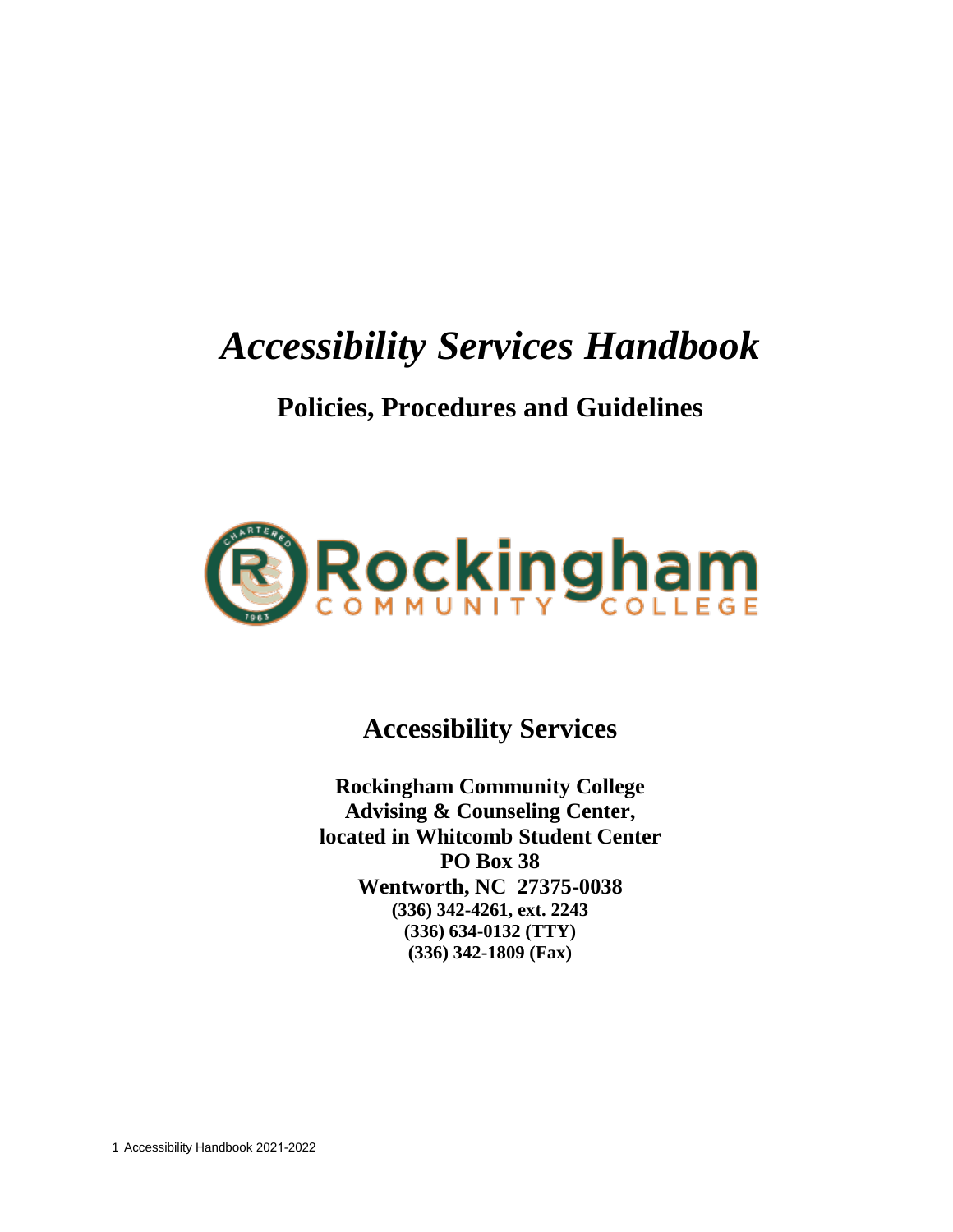# **Table of Contents**

| 2. |    |
|----|----|
| 3. |    |
| 4. |    |
| 5. |    |
| 6. |    |
| 7. |    |
| 8. |    |
| 9. |    |
|    |    |
|    |    |
|    |    |
|    | 21 |
|    |    |
|    |    |
|    |    |
|    |    |
|    |    |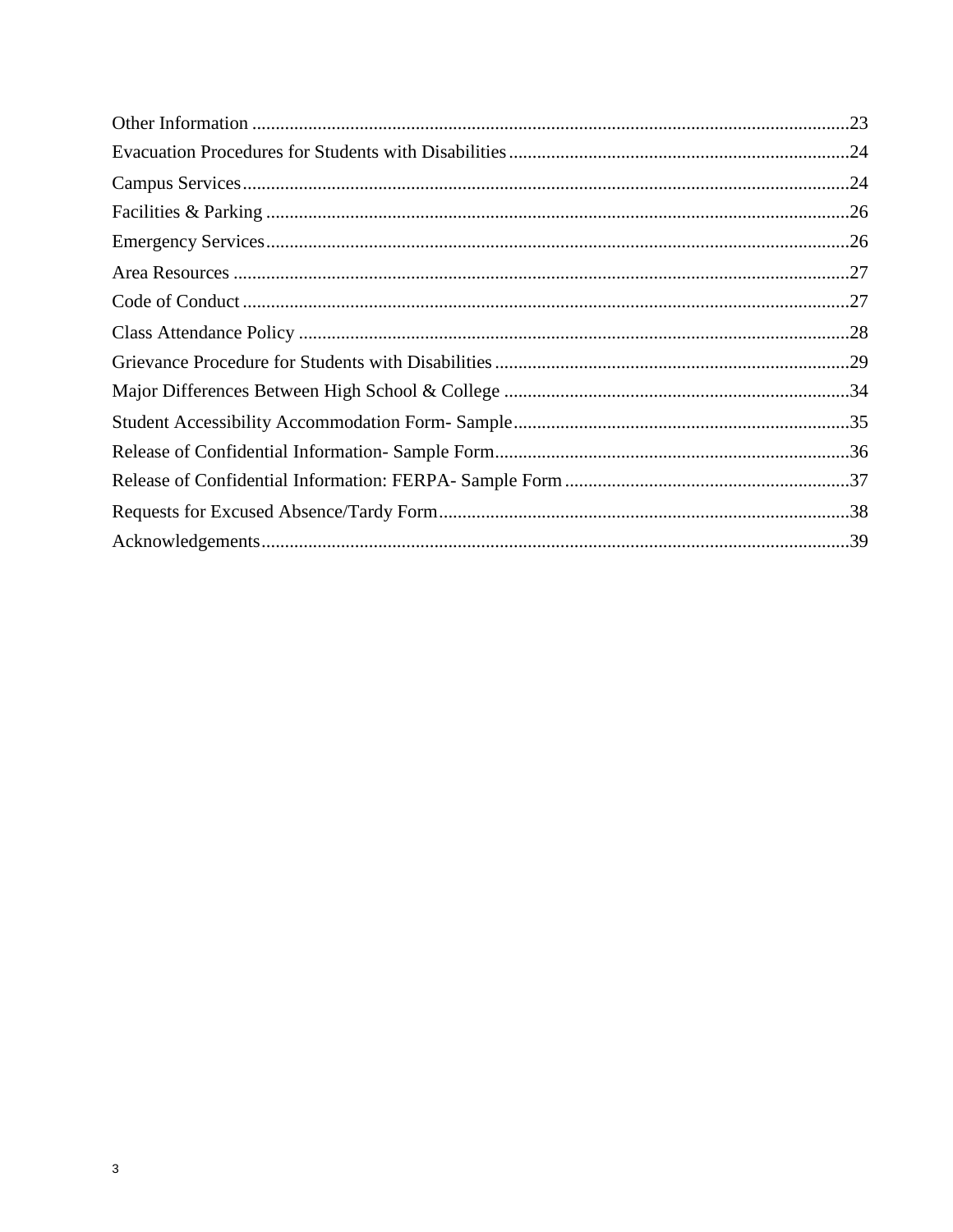# **Welcome to Rockingham Community College**

*Welcome to Rockingham Community College (RCC). We are glad you have chosen us as your learning community. We understand that education is a lifelong process. The first step is the most important: taking responsibility for your own learning.*

*Everything we do at the college is designed to assist your efforts as a student. The RCC staff is committed to continuous improvement in services and resources for students. We are committed to assisting you in achieving your goals and providing an academic environment that is challenging and accessible to all students.*



*This guide was created to lead students through the process of requesting, accepting, and continuing accommodations while at RCC. Please contact Accessibility Services with any questions. Welcome!*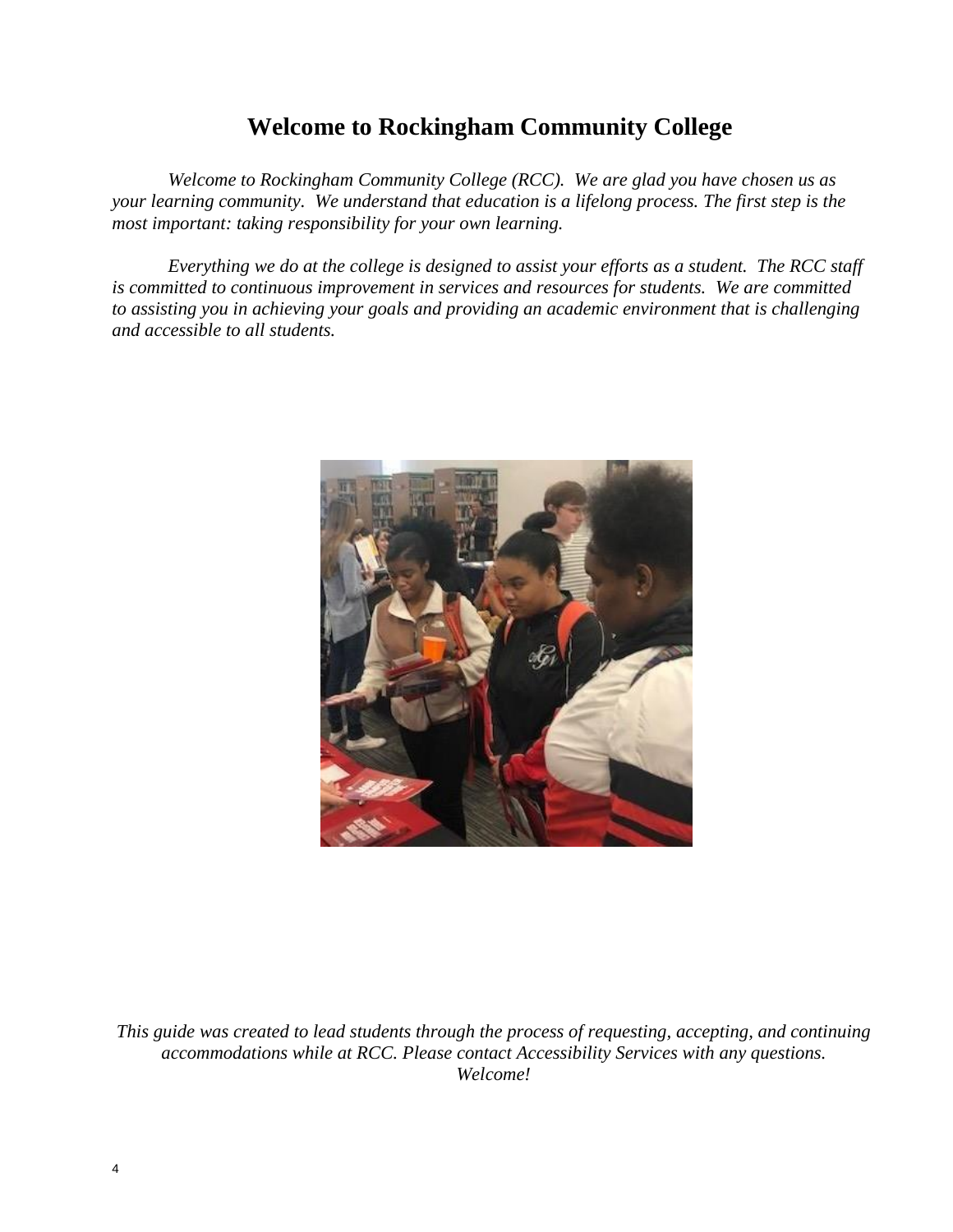# **Our Commitment**

Rockingham Community College was chartered in 1963 as a comprehensive, public community college with an open door admissions policy. Our purpose is to provide individuals with high quality, economical, and convenient educational opportunities consistent with student and community needs.

- We believe that each person is important.
- We appreciate the diversity in the students we serve.
- We treat our students with respect and fairness.
- We are committed to giving students individual assistance and support.
- We provide an educational environment that encourages all individuals to progress to their maximum potential.
- We believe that the programs and services of the college should be equally available and accessible to all.

# **Purpose of this Handbook**

This handbook includes policies and procedures on how and where to declare a disability, what documentation to submit, and how to request reasonable accommodations at Rockingham Community College. Students are responsible for knowing and abiding by the procedures and timelines stated in this guide. Readers should note that this document will continue to evolve as RCC and Accessibility Services identifies and addresses changing needs.

The Accessibility Services office is here to help you along your academic journey at RCC. If you have questions or need additional information, please contact:

> **Rockingham Community College Whitcomb Student Center- Advising & Counseling Center PO Box 38 Wentworth, NC 27375-0038 (336) 342-4261, ext. 2243 (336) 634-0132 (TTY) (336) 342-1809 (Fax)**

.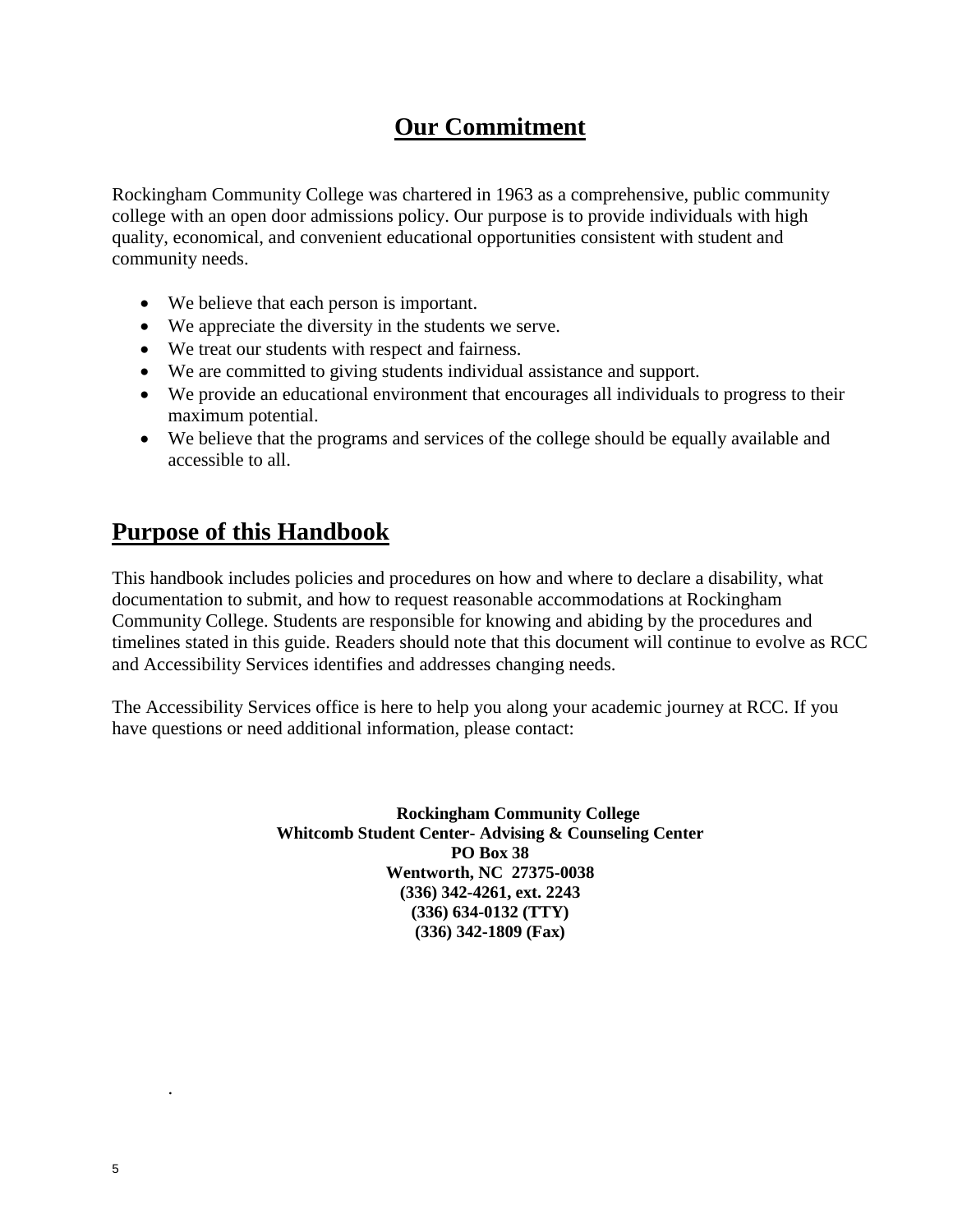# **Accessibility Services**

# **Legal Mandates**

Section 504 of the Rehabilitation Act of 1973 states that "no otherwise qualified handicapped individual in the United States, as defined in section 706(6) of this title, shall, solely by reason of his handicap, be excluded from the participation in, be denied the benefits of, or be subjected to discrimination under any program or activity receiving federal financial assistance." The definition of "handicapped individual" is anyone with a physical or mental impairment that substantially impairs or restricts one or more major life activities, such as caring for oneself, performing manual tasks, walking, seeing, hearing, speaking, breathing, learning, and working.

On July 26, 1990, the Americans with Disabilities Act (ADA) expanded the civil rights protections to a wide range of entities, including educational institutions.

North Carolina Senate Bill 866 guarantees the right to persons with disabilities in accessing electronic information, including web sites and computers. This bill requires compliance by community colleges.

The implications of Section 504 and ADA are that those who qualify for admissions have a right to be in higher education. In addition, once admitted, students have a right to access academic and nonacademic programs. Qualified students are eligible to receive reasonable accommodations that relate to their disabilities. The definition of a disability and criteria for establishing eligibility for accommodations under 504 and ADA for post-secondary institutions may be different from the definitions and criteria implemented in the public schools, rehabilitation programs, social security, Veterans Administration, or as covered under insurance policies. Rockingham Community College has, and will continue to comply with these laws.

# **Confidentiality**

In accordance with the law and with ethical counseling and educational practices, specific information regarding a student's particular disability will not be shared with a third party, including faculty, without the student's express permission. Students have a right to confidentiality of all disability related information. Thus, it is the student's right to disclose or not disclose specific information regarding his/her disability to his/her instructors. Counseling staff encourage selfadvocacy and will assist the student with this when appropriate.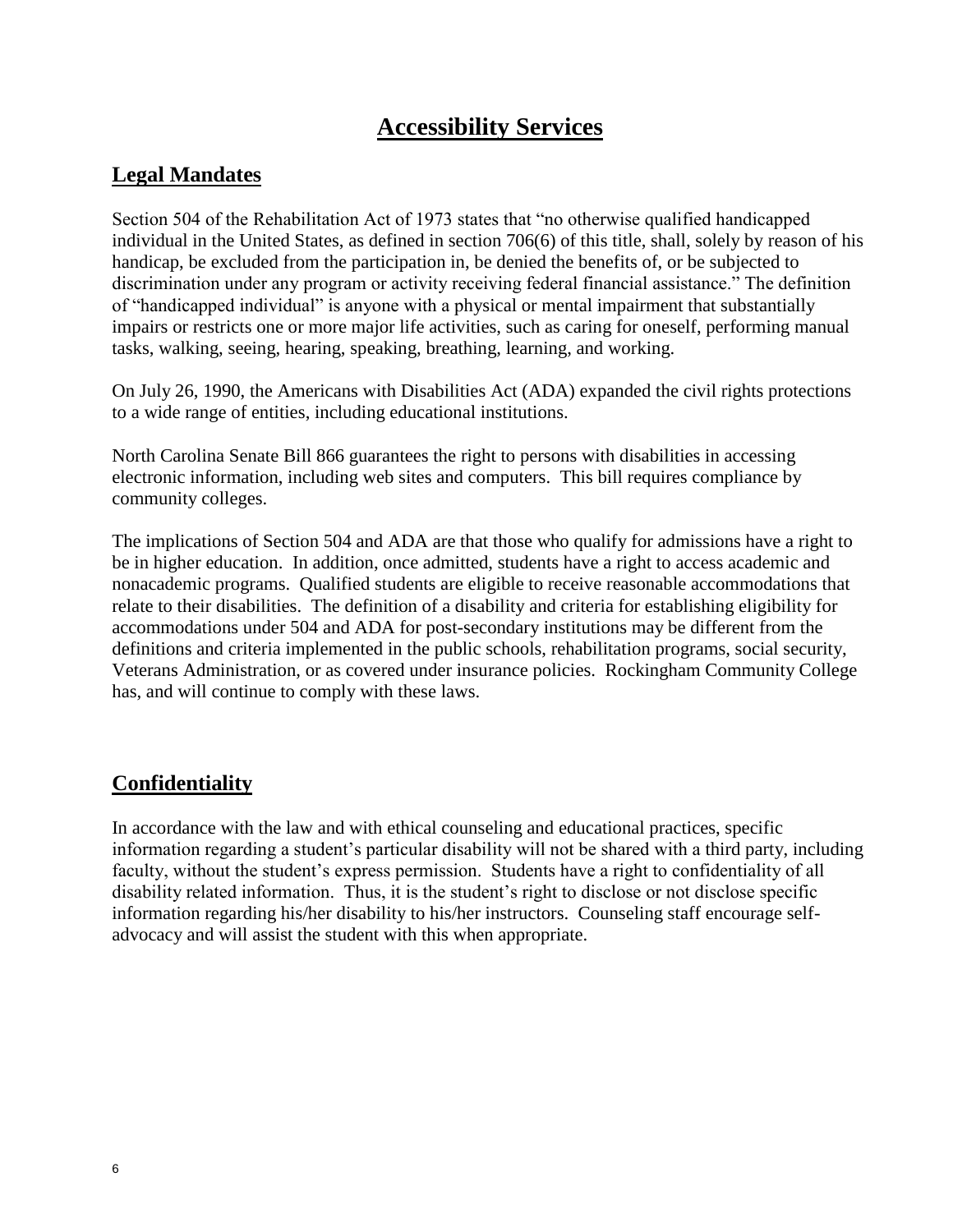# **Am I Eligible to Receive Accessibility Accommodations for a Disability at RCC?**

Accommodations are not provided to a student to improve the chance of success, but rather to assure equal **access** to the opportunity; thus, allowing the student to demonstrate whether he/she can be successful. The use of accommodations allows a student to prove their mastery of a subject. Accommodations are believed to "level the playing field" for students with disabilities. It is our belief that appropriate, reasonable accommodations help students with disabilities gain accessibility.

If you think you have a disability that may require accommodations ask yourself these questions:

- *Are there documents on file at my school, or with a psychologist, or at the office of my medical doctor that indicate I have a disability?*
- *In the past, did I receive accommodations such as extra time on testing, or alternative textbooks?*
- *Do I have a disability that limits my ability to learn and successfully participate in college programs or activities?*

# **Accommodation Procedures**

To be eligible to receive accessibility services for a disability, at Rockingham Community College, a student must provide current documentation (within the last 3-5 years, depending on the age of the student) from a licensed, clinical professional. Depending upon the circumstances presented by each student, the Office of Accessibility Services may utilize flexibility and discretion in determining how recent the required document must be. **IEP's and 504 documents can provide historical information about past accommodation, but are not sufficient alone to receive documentation**

Students requesting accommodations should provide evidence (from personal experience) of how the disability has limited their ability to participate in any aspect of college programming or activities. If you are a new to college, describe how the disability limited these activities in high school.

The Accessibility Counselor at Rockingham Community College will determine if the accommodation is reasonable based upon verification that the accommodation supports the identified disability and that the accommodation does not fundamentally alter the structure of a course or program.

For more information contact the Accessibility Counselor in the Whitcomb Student Center at (336) 342-4261 ext. 2243.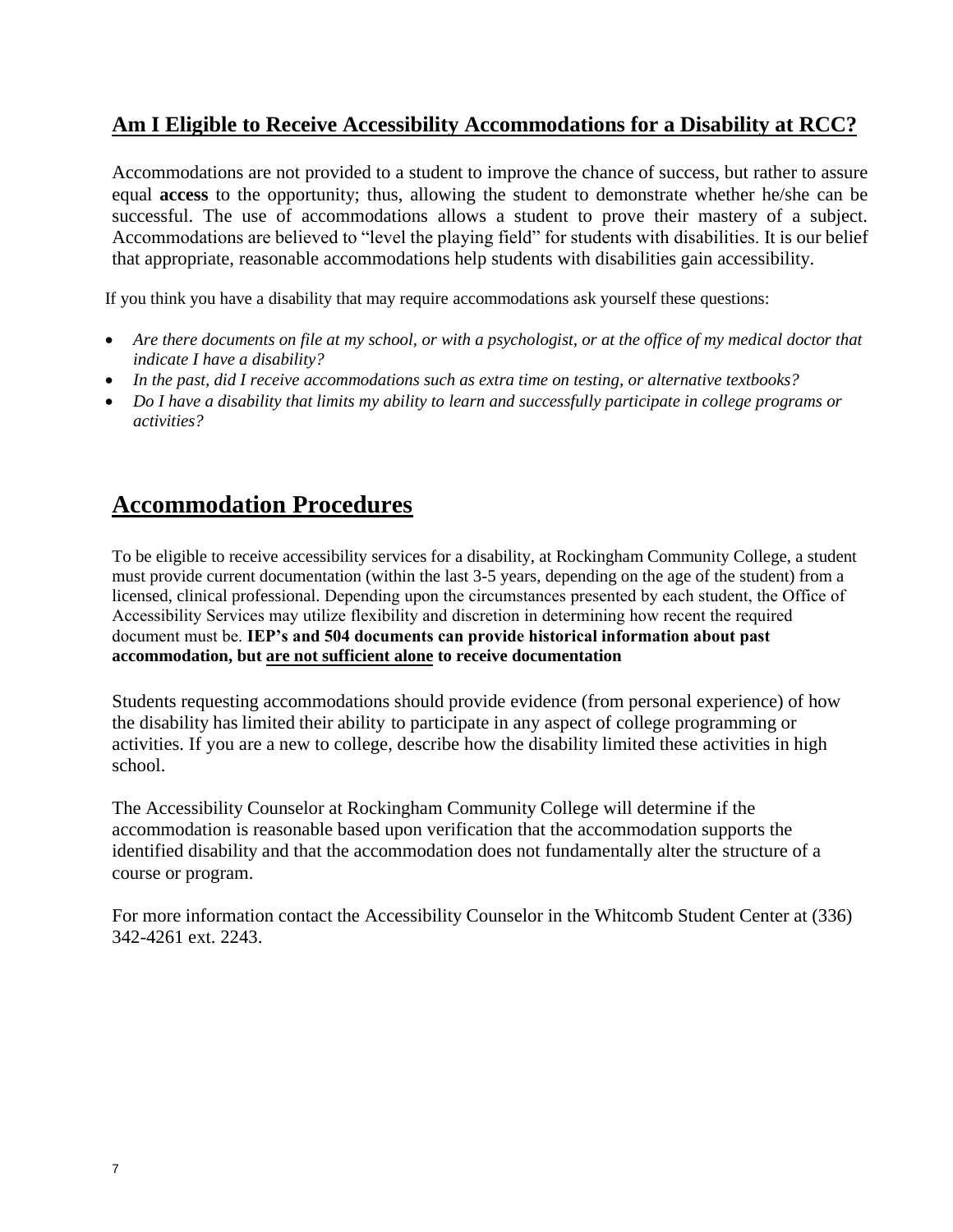# **Checklist: Students Requesting Accommodations for the First Time**

| $1st$ Appointment:<br>$\Box$ Receive Accessibility Services Handbook and review specific documents with counselor                                                                                                                         |  |  |  |
|-------------------------------------------------------------------------------------------------------------------------------------------------------------------------------------------------------------------------------------------|--|--|--|
| $\Box$ Receive appropriate <i>Documentation Guidelines</i> to be completed by a licensed medical or counseling<br>professional who has diagnosed, or is currently treating the disability                                                 |  |  |  |
| After $1st$ Appointment:<br>$\Box$ Submit required disability documentation and <i>Information Packet for Accessibility Services</i> to the<br>accessibility counselor (including signed Acknowledgement of Policies and Procedures form) |  |  |  |
| $\Box$ Schedule 2 <sup>nd</sup> appointment with counselor                                                                                                                                                                                |  |  |  |
| $2nd$ Appointment:<br>$\Box$ Review <i>Student Accessibility Accommodation</i> form(s) with counselor and discuss accommodations that have<br>been approved for the student (student has the right to accept or decline accommodations).  |  |  |  |
| To complete the process the student will either:                                                                                                                                                                                          |  |  |  |
| $\Box$ Schedule a meeting with instructors and have them sign the accommodations forms<br>(Instructors return the <i>Student Accessibility Accommodation</i> form to the disabilities counselor)<br><b>OR</b>                             |  |  |  |
| $\Box$ If requested, the counselor is available for meetings where the instructor, the student, and the counselor will                                                                                                                    |  |  |  |

# **Responsibilities of College**

Rockingham Community College recognizes its responsibility to provide academic adjustments, and/or auxiliary aids and services to accommodate the known limitations of an otherwise qualified student with a disability, without compromising the content, quality or level of instruction. Students with disabilities are expected to meet the same level of academic standards as all other students. The purpose of an accommodation is to minimize the impact of the disability, not to "water down" a course or requirements. To do so would affect the credibility of the college and be unfair to the student.

# **Responsibilities and Rights of Faculty**

Faculty/instructional personnel are encouraged to include a statement on their course syllabi inviting students with disabilities to meet with them outside class. This statement communicates to students that faculty members recognize there may be students with disabilities in the class, and provides an opportunity to discuss their learning needs and to make necessary referrals.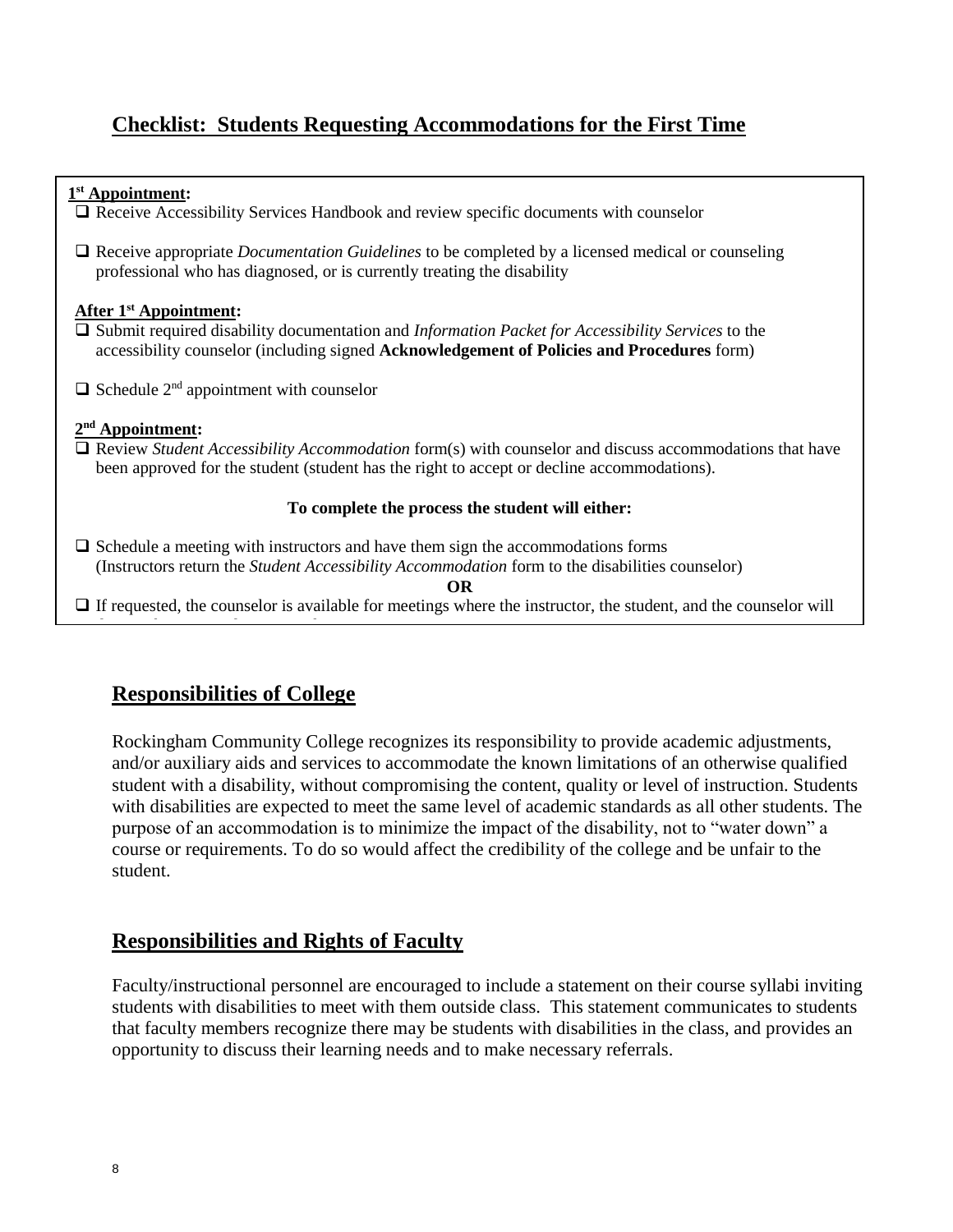The following is an example of an appropriate statement to include in a course syllabus: "*To determine eligibility, the Accessibility Counselor can be contacted at ext. 2243 for further questions or inquiries. Students with disabilities are encouraged to make an appointment with me, as your instructor, to discuss any unique educational need or situation."*

#### **Responsibilities include:**

- $\triangle$  Faculty must provide reasonable accommodations for students with documented disabilities as provided on the *Student Accessibility Accommodation* form.
- Faculty should **not** provide accommodations without communication from Accessibility Services.
- College employees should not make any statement or implications that the student with a disability is any different from the general student population.

#### **Rights include:**

- $\div$  Faculty has a right to request a written agreement before allowing a student to tape record a class.
- $\div$  Faculty can assume that all students must adhere to the behavior/conduct policy of the college.
- Faculty has the right to challenge an accommodation that jeopardizes the academic standards or integrity of the course.

If you have questions or concerns, contact the accessibility counselor at ext. 2243, or visit Accessibility Services in the Whitcomb Student Center to make an appointment.

#### **Responsibilities of Student**

Students with disabilities must maintain the same responsibility for their education as students without reported disabilities. This includes maintaining the same academic progression standards, maintaining appropriate behavior, and giving timely notification of any needs for reasonable and appropriate accommodations.

Each college student with a disability must identify him/herself as a student with a disability in a reasonable and timely manner. A student may choose to self-disclose his/her disability to faculty members or student development staff. However, to receive accommodations, the student must meet with the Accessibility Counselor, and provide him/her with appropriate documentation. **After meeting with the Accessibility Counselor, each student is strongly encouraged to discuss special needs he/she may have in a specific setting with his/her instructor.** A student is responsible for providing the college with the information and/or documentation from a qualified professional necessary for planning for his/her educational needs. The documentation should reflect the student's current disability status, functional limitations and how that disability affects participation in courses, programs, services, and activities. It is the student's responsibility to initiate each request for aids/services in a timely manner. Self-advocacy promotes independence and develops the skills the student needs to function successfully in the world of work.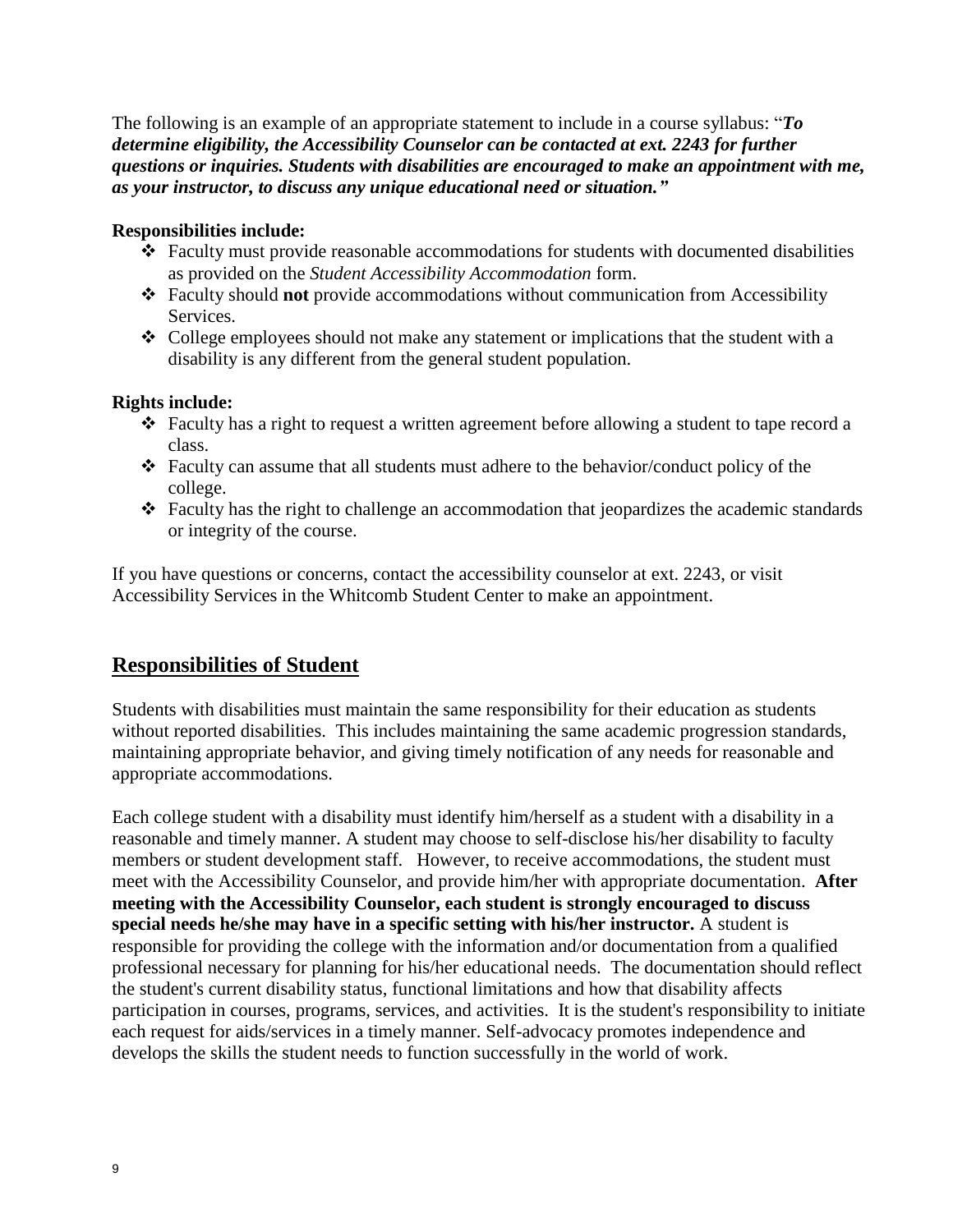**For students taking online classes** and requesting accommodations, students are reminded to contact instructors to confirm accommodations and discuss any other particular arrangements once letters have been signed with the Accessibility Counselor. Contact can be via in person or via email as RCC email is official communication. It is strongly suggested that online students contact the instructor to inform them of the need for accommodations after they've gotten the approval of accommodations from Accessibility Services.

# **Class Attendance Policy**

The college's class attendance policy is designed to promote student success. Students are expected to punctually attend *every* scheduled lecture, lab, shop, field experiences, and clinical sessions on time and be prepared to engage in the teaching and learning process. Students are responsible for all materials covered and all assignments made in class.

Each instructor is responsible for providing the student with a written attendance policy in the course syllabus. Attendance policies are set by faculty and/or the department. Depending on the class, attendance may be a vital part of the course content. Part of the course objective could involve interaction with others or the use of special equipment. Students anticipating absences should notify their instructors in advance. Refer to the attendance policy as stated in the College Catalog or on each class syllabus. Accessibility Services does not issue official written excuses for absences. However, verification of a disability based on appropriate documentation may be provided, which may address the legitimacy of an absence or tardy, but this is not an excuse. Faculty is then made aware of the situation and can work with the student appropriately.

Please refer to an example of the RCC **Excused Absence/Attendance Leniency Policy Related to Accessibility Services** located on page 38.

# **Notification to the Faculty of a Student's Accommodations**

Faculty will be notified by the Accessibility Counselor via email that a student will be approaching them at the beginning of the semester to discuss accommodations and present a *Student Accessibility Accommodations* form for the instructor to sign. (*A sample of this form is provided on page 35.*) It is the responsibility of *the student* to approach the teacher and initiate the conversation about receiving the accommodation in class, and asking the teacher to sign and return the *Student Accessibility Accommodation* form. Faculty notification must be initiated by the student as follows:

- 1. After registering for each semester, the student, with assistance from the Accessibility Counselor, will develop a *Student Accessibility Accommodation* form. The student will inform the Accessibility Counselor if he/she wants accommodations for all classes or for only select classes that the student is enrolled in during the academic semester.
- 2. The student will receive three copies of the *Student Accessibility Accommodation* form. One to be signed by the teacher and returned to the Accessibility Counselor to be placed in the student's file, one copy for the teacher's records, and one copy for the student's record.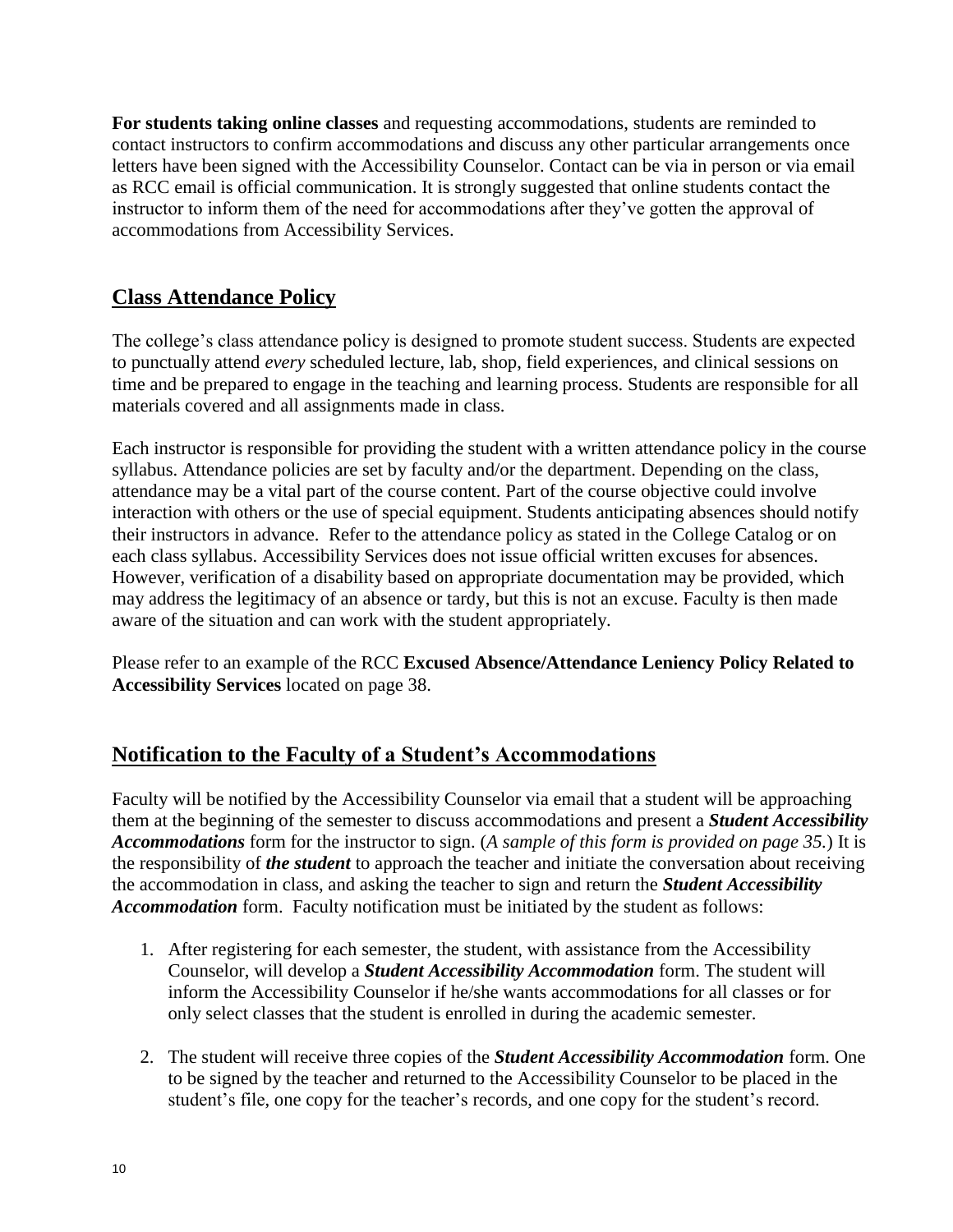3. Instructors will be notified via email by the Accessibility Counselor that a student will be approaching them to discuss accommodations. *This email will only be sent after the student has informed the accessibility counselor what classes will require accommodations for the semester.*

The student will present a copy of the form to his/her instructor to be signed and a copy returned to the counselor.

# **Documentation to Support Accessibility Requests**

It is illegal for an institution to inquire about a student's disability prior to admission. Therefore, in postsecondary education*, it is the responsibility of the student to identify him/herself to the college should he/she need any kind of accommodation.*

Students generally will not receive accommodations until their documentation of a disability is on file with Accessibility Services. As the law allows, students undergoing evaluation or awaiting transmittal of their documentation may also receive temporary services and accommodations. The appropriateness of the documentation will be determined by the Accessibility Counselor, based upon the disability, the current status of the student, and the request for accommodations. Generally, updated clinical assessments and medical documentation **should not be over 3-5 years old**.

Documentation has two main purposes: (1) to establish that an individual has a disability and, (2) to describe and document the functional impact of the disability for use in establishing the need for and design of accommodations

Acceptable documentation should include, but is not limited to the following:

- The credentials of the diagnosing professionals.
- The current level of functioning for an individual
- A statement identifying the disability, date of the most current diagnostic evaluation, and the date of the original diagnosis.
- Description of the diagnostic tests, methods, and/or criteria used.
- Description of the current functional impact of the disability which includes specific test results and the examiner's interpretation.
- Description of the expected progression or stability of the impact of the disability over time.
- Description of current and past accommodations, services and/or medications.
- Recommendations for accommodations, adaptive devices, assistive services, compensatory strategies, and/or collateral support service.
- Updated/additional documentation in order to determine specific accommodations. The documentation is considered confidential information and only the student's counselor(s) has access to it and uses it to determine the required accommodations.

.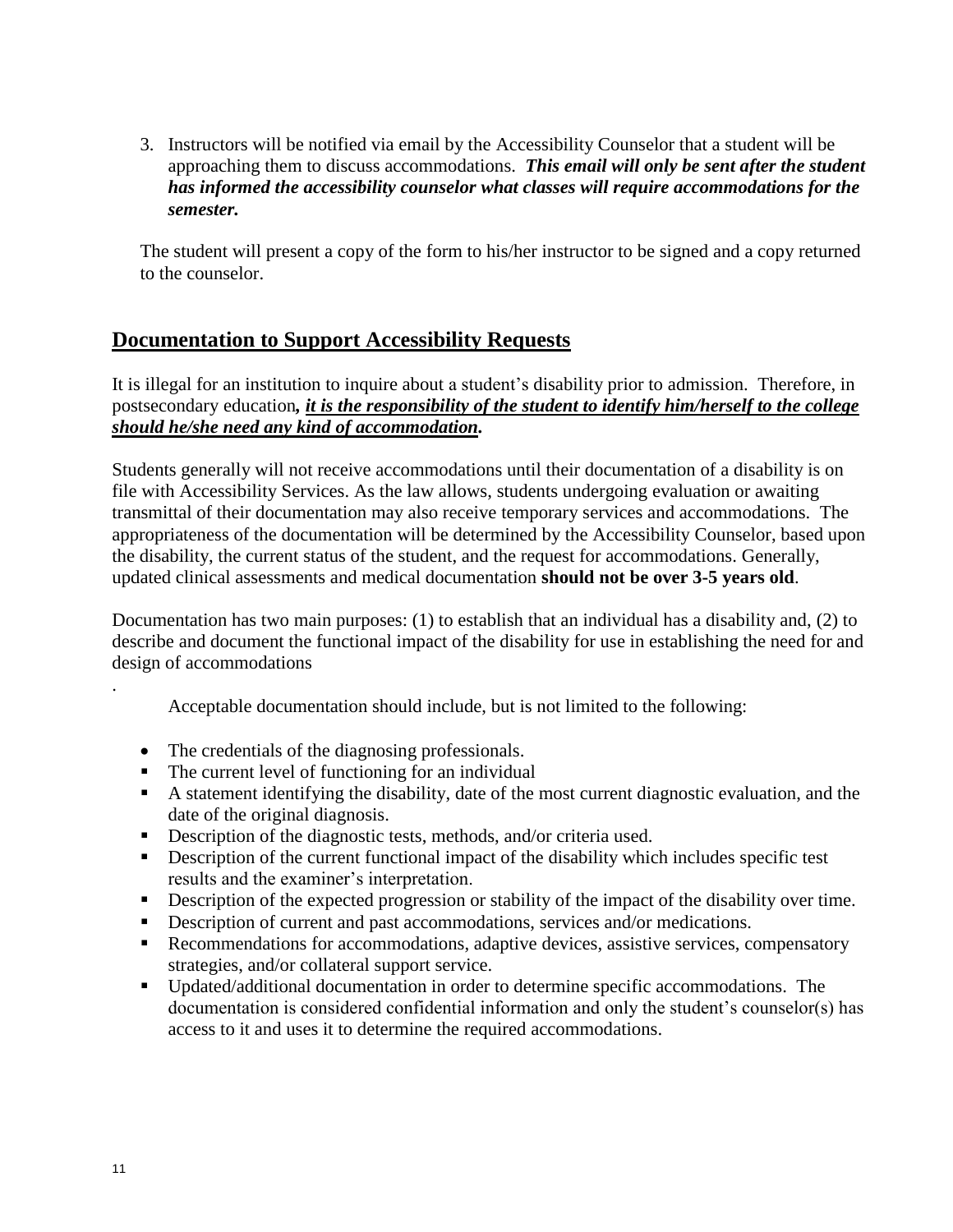*The following list is not meant to be totally inclusive but establishes the tone of acceptable documentation. The only exception to this requirement is what is called the "reasonable man rule." That is, if any reasonable person were to see a given student, he/she would concur that his/her disability is apparent.*

# **General Documentation Standards**

Rockingham Community College, in compliance with the Americans with Disabilities Act and Section 504 of the Rehabilitation Act of 1973, recognizes that certain disabilities result in impairments for which reasonable accommodations may be required. To qualify for accessibility services, students are required to provide diagnostic documentation from a licensed/clinical professional familiar with the history and functional implications of the impairments.

- All documentation must be submitted on the official letterhead of the professional describing the disability.
- The report should be dated and signed and include the name, title, and professional credentials of the evaluator. Documentation prepared by providers other than those described under the specific disability categories will be considered on a case-by-case basis. It is not appropriate for professionals to evaluate members of their families.
- Disability documentation must be current and adequately verify the nature and extent of the disability in accordance with current professional standards and techniques, and it must clearly substantiate the need for any specific accommodation requested.

A school plan such as an Individual Education Plan (IEP) or a 504 Plan is **insufficient**  documentation to support a student's eligibility, but may be included as part of a more comprehensive report. Prior history of accommodations, without documentation of current need, does not, in and of itself, warrant the provision of a like accommodation. The department reserves the right to consult with allied health professionals in reviewing and evaluating documentation.

In most cases, documentation consisting only of a diagnosis, chart notes, and/or prescription pad notations is insufficient to determine the impact of a medical condition or disability, to address the issue of substantial limitations, and to develop reasonable accommodations. If a student leaves the college for any reason, upon readmission he or she may be asked to submit updated documentation prior to receiving accommodations and/or services.

# **Visual Impairment**

- 1. A diagnosis with best corrected visual acuity and degrees of visual field, nasally and temporally, in each eye independently must be provided by an ophthalmologist, optometrist, or other qualified, licensed eye care professional.
- 2. Provide a written description that explains the impact the impairment has on the individual's visual ability and the functional limitations it may impose.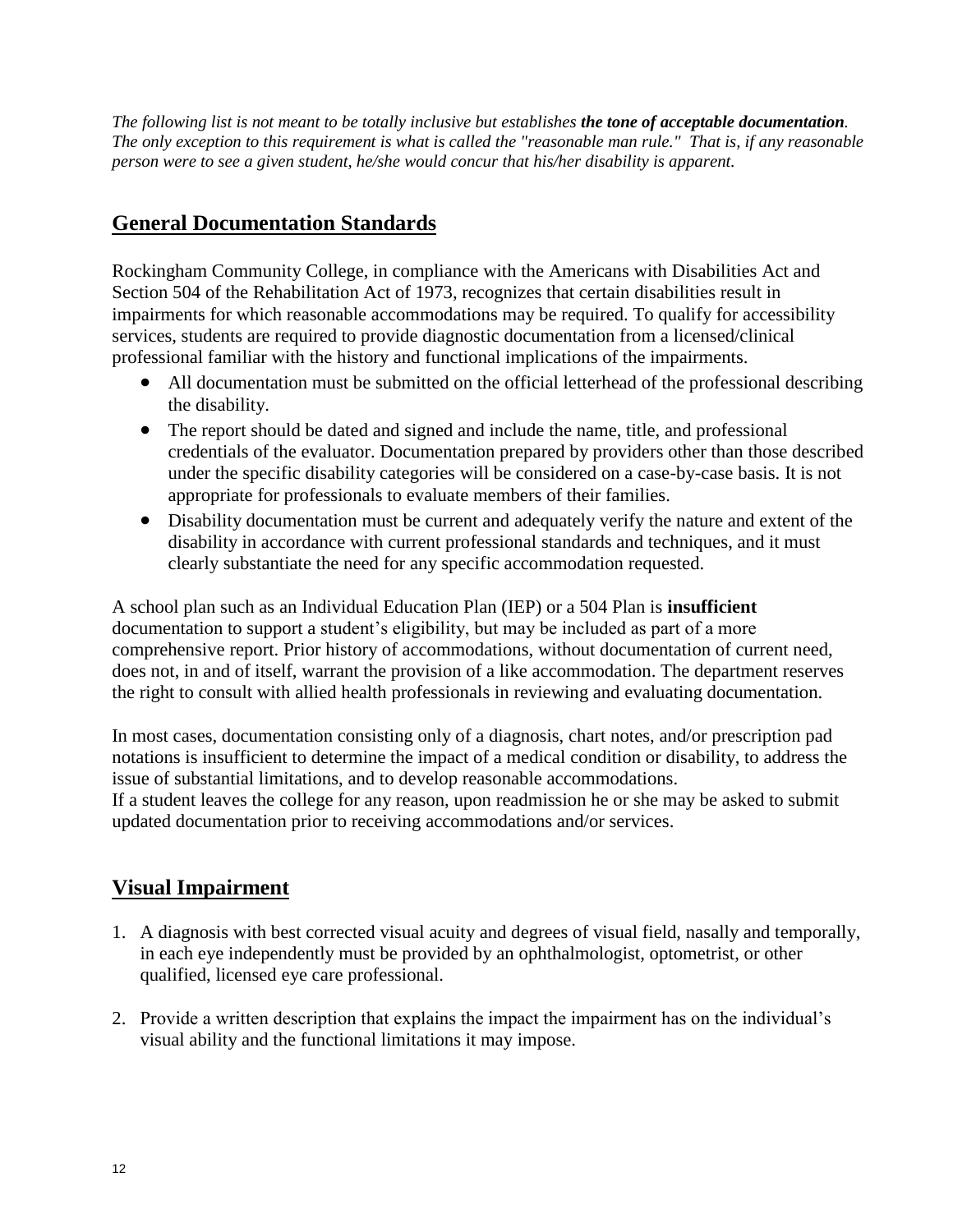3. If specific recommendations of accommodations are made, the rationale must relate each accommodation to the functional limitations imposed by the disability. The final determination of appropriate and reasonable accommodations rests with the Disability Services Coordinator.

# **Deaf and Hard-of-Hearing**

1. An audiogram indicating the severity of the hearing impairment must be provided by a licensed audiologist.

2. If specific recommendations of accommodations are made, the rationale must relate each accommodation to the functional limitations imposed by the disability. The final determination of appropriate and reasonable accommodations rests with Accessibility Services.

L*ocal and national shortages of sign language interpreters make providing their services a critical concern for Rockingham Community College. Please read the guidelines regarding interpretative services under Interpreters in the Accessibility Services Handbook.* 

# **Medical/Physical**

- 1. The student's attending physician should originate current documentation for a medical disability. A specific diagnosis with treatment history and treatment plan should be included.
- 2. The report should include how the disability impacts the student in the educational setting.
- 3. If specific recommendations of accommodations are made, the rationale must relate the accommodation to the functional limitations imposed by the disability. The final determination of appropriate and reasonable accommodations rests with the Accessibility Counselor.
- 4. In cases of head trauma or medical conditions which affect the brain, a neuropsychological evaluation may allow the student to be accommodated more thoroughly.

# **Learning Disability**

- 1. The following professionals are considered qualified to assess and diagnose learning disabilities:
	- appropriately licensed/certified clinical psychologists,
	- school psychologists, neuropsychologists or an evaluator specializing in learning disabilities who has a Master's Degree in Education or Developmental Psychology. This professional must have expertise in evaluating the impact on the student's educational performance.

\*All reports should be on letterhead, dated, and signed and include the name, title, and professional credentials of the evaluator.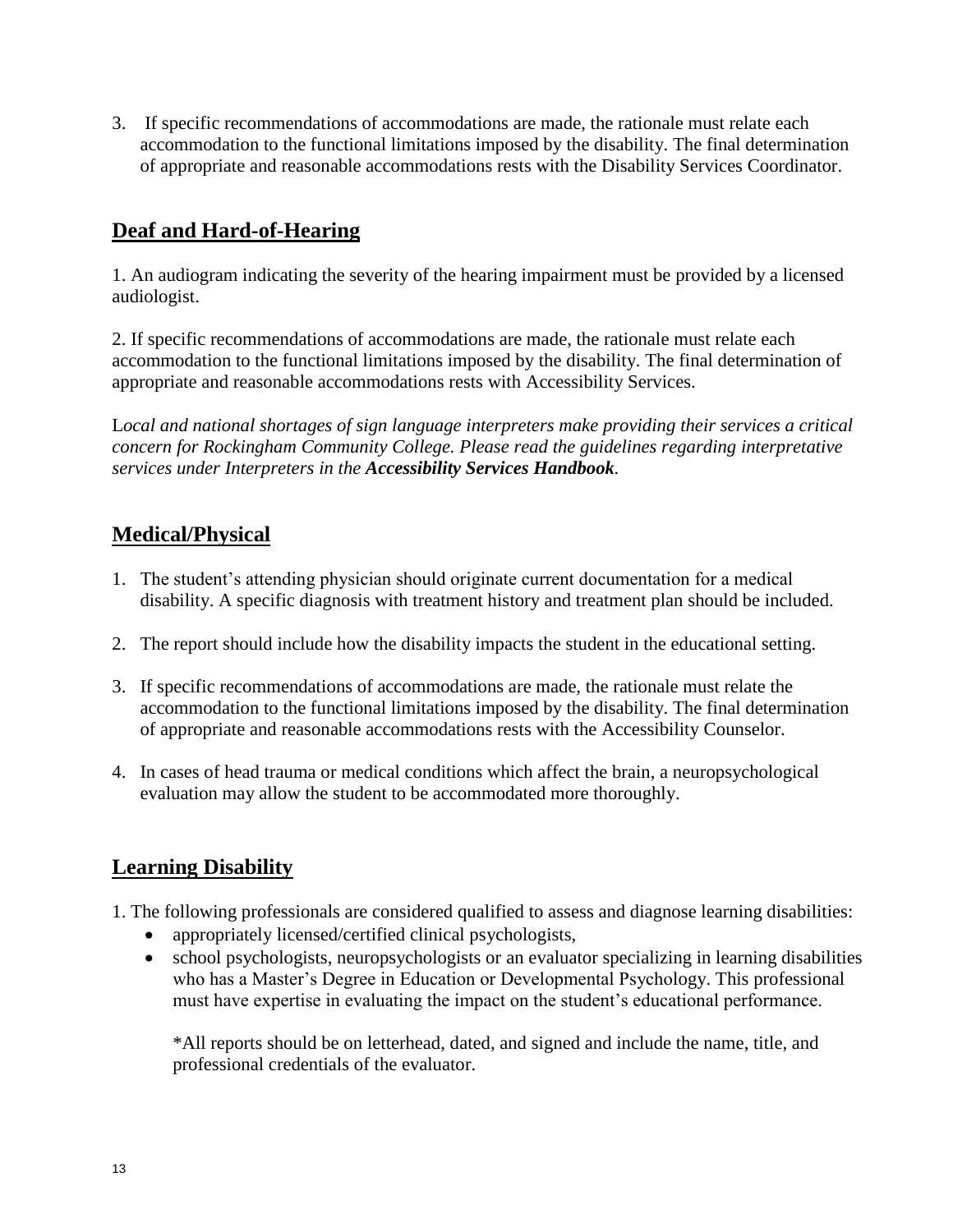2. **A psychoeducational report should be current within five years**. Documentation should substantiate the need for service based on the student's current functioning in an *educational* setting.

3. A psychoeducational evaluation *should* include a clinical interview. The student's developmental, academic, mental, and social history should be investigated and reported. This evaluation must include a comprehensive assessment battery including aptitude, achievement, and processing instruments.

The following aptitude tests are considered appropriate in the substantiation of a learning disability:

- Wechsler Adult Intelligence Scale-III (WAIS-III)
- Woodcock-Johnson Test Psychoeducational Battery-III: Test of Cognitive Ability
- Kaufman Adolescent and Adult Intelligence Test (KAIT)
- Wechsler Intelligence Scale for Children-III or IV (WISC-III, WISC-IV)

#### **The Slosson Intelligence Test and the Kaufman Brief Intelligence Test are primarily screening devices which are not comprehensive enough to provide the information necessary to make accommodation decisions.**

The following achievement tests are considered appropriate in the substantiation of a learning disability:

- Woodcock-Johnson Psychoeducational Battery-III
- Wechsler Individual Achievement Test-II (WIAT-II)
- Scholastic Abilities Test for Adults (SATA)

#### *The Wide Range Achievement Test is not a comprehensive measure of achievement and, therefore, is not useful as the sole measure of achievement.*

In addition, processing instruments may give valuable information.

4. Individual "learning styles," "learning differences," "academic problems," "test difficulty or anxiety," and "weaknesses," in and of themselves, do not constitute a learning disability. The diagnostician is encouraged to use direct language in the diagnosis and documentation of a learning disability, avoiding the use of terms such as, "suggests" or "is indicative of."

If specific recommendations of accommodations are made, the rationale must relate the accommodation to the functional limitations imposed by the disability. The final determination of appropriate and reasonable accommodations rests with the Accessibility Counselor at Rockingham Community College.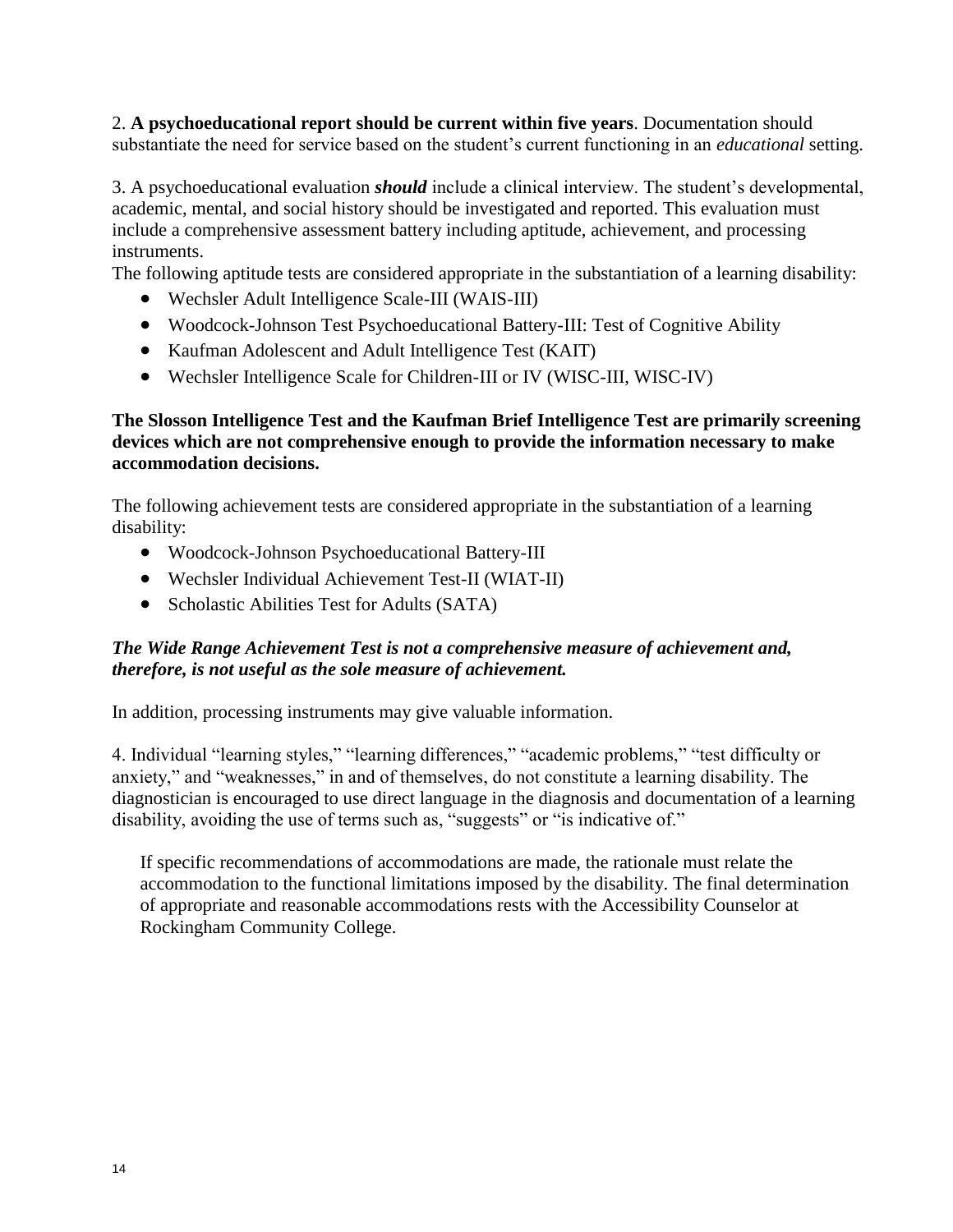#### **Psychological/Psychiatric**

- 1. Documentation should be prepared by a licensed/clinical psychologist, psychiatrist, or other qualified, licensed professional.
- 2. The evaluation should include a current DSM-V diagnosis and the treatment history and treatment plan.
- 3. The impact of the disorder on the individual should be discussed with particular detail regarding academic requirements.
- 4. Any documentation shared with the disability coordinator should include medical information specifically related to the impact of current medication on the student's ability to participate in all school activities.
- 5. If specific recommendations of accommodations are made, the rationale must relate the accommodation to the functional limitations imposed by the disability. The final determination of appropriate and reasonable accommodations rests with the Accessibility Counselor.
- 6. A neuropsychological or psychological evaluation may allow the student to be accommodated more thoroughly.

# **Attention Deficit Disorder (ADD/ADHD)**

- 1. A **comprehensive report** on letterhead is required and should include:
	- **A SPECIFIC** diagnostic statement using DSM-V classification, avoiding the use of terms such as "suggests," "is indicative of", or "attentional problems."
	- Discussion of the student's developmental, academic, mental, and social history.
	- Methods of assessment with supporting data such as checklists and rating scales. Psychoeducational batteries completed within the last five years that include intelligence and achievement testing will allow the possibility of providing more services. **Without a psychoeducational assessment, accommodations will be minimal.**
	- Discussion of substantial limitations in an educational setting to support the need for services.
	- The attached AD/HD checklist (located on the following page).
- 2. The following professionals are considered qualified to evaluate ADD/ADHD: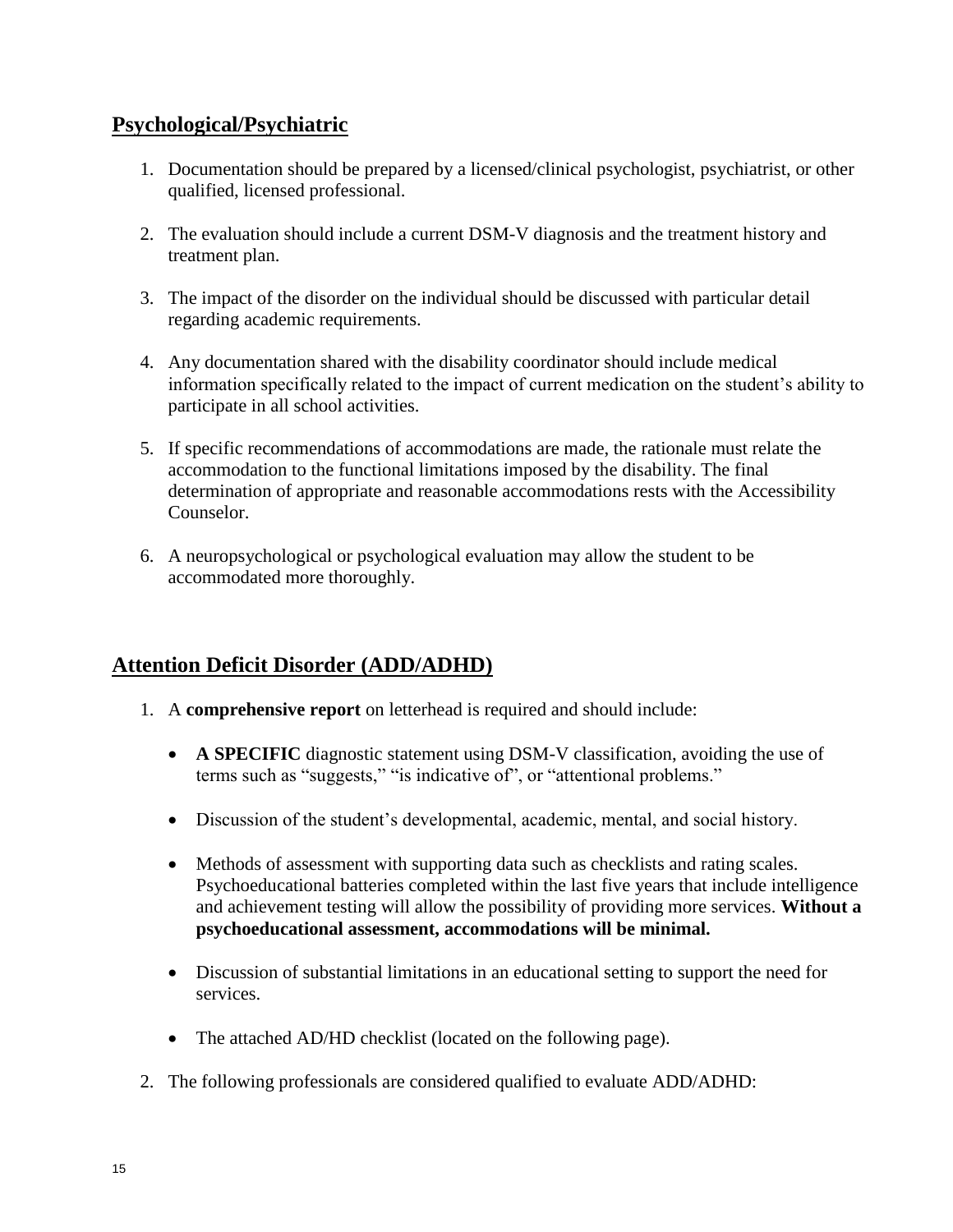An appropriately licensed /certified psychologist, psychiatrist, neuropsychiatrist, neurologist, or relevantly trained medical doctor.

This professional must have expertise in evaluating the impact on the student's educational performance. All reports should be dated, signed and include the name, title, and professional credentials of the evaluator.

 If specific recommendations of accommodations are made, the rationale must relate each accommodation to the functional limitations imposed by the disability. The final determination of appropriate and reasonable accommodations rests with the Accessibility Counselor at Rockingham Community College.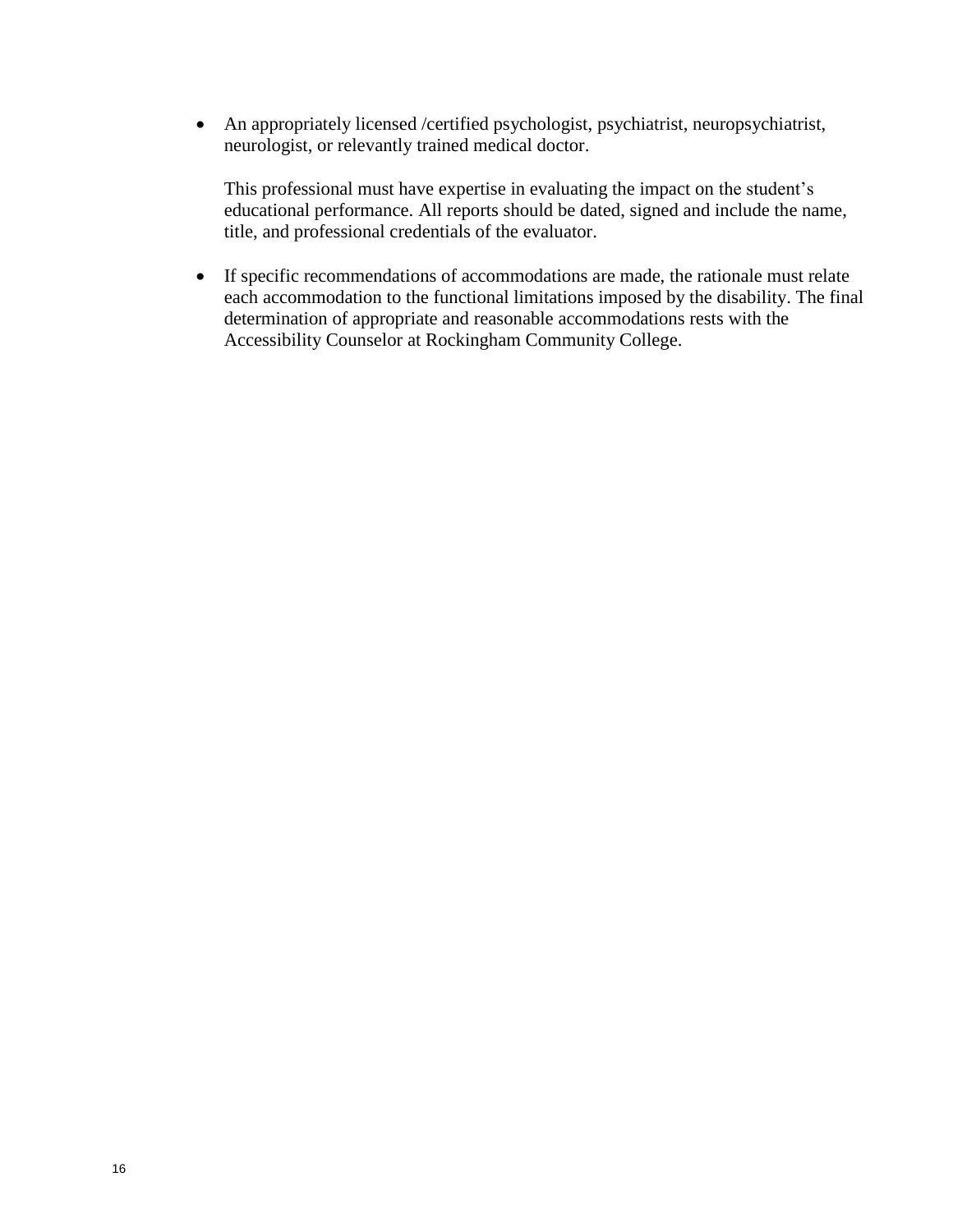#### **Attach the Following to the Comprehensive Report (ADHD Documentation Reports)**

| <b>DSM-IV Diagnostic Code</b> | Level of Severity  |
|-------------------------------|--------------------|
| Date of Initial Diagnosis     | Date of last visit |

#### **CHECK THE APPROPRIATE DIAGNOSTIC CRITERIA FOR ADHD**

**\_\_\_ A.** (1) Attention and/or (2) Hyperactivity-impulsivity

#### **(1) Inattention**

- **\_\_** a) often fails to give close attention to details or makes careless mistakes in schoolwork, work or other activities
- \_\_ b) often has difficulty sustaining attention on tasks or at play
- \_\_ c) often does not seem to listen when spoken to directly
- \_\_ d) often does not follow through on instructions and fails to finish schoolwork
- \_\_ e) often has difficulty organizing tasks and activities
- \_\_ f) often avoids, dislikes, or is reluctant to engage in tasks that require sustained mental effort (such as schoolwork or homework)
- \_\_ g) often loses things necessary for tasks or activities (e.g. school assignments, pencils, books, or tools)
- \_\_ h) is often easily distracted by extraneous stimuli
- \_\_ i) is often forgetful about daily activities

#### **(2) Hyperactivity-Impulsivity**

- **\_\_** a) often fidgets with hands or feet or squirms in seat
- **\_\_** b) often leaves seat in classroom or in other situations in which remaining seated is expected
- \_\_ c) often runs (moves) about or climbs excessively in situations in which it is inappropriate (in adolescents or adults, may be limited to subjective feelings of restlessness)
- \_\_ d) often has difficulty engaging in leisure activities or playing
- $\equiv$  e) is often "on the go" or acts as if "driven by a motor"
- \_\_ f) often talks excessively
- \_\_ g) often blurts out answers before questions have been completed
- $\Box$  h) often has difficulty waiting turn
- \_\_ i) often interrupts or intrudes on others (e.g. interrupts into conversations or games)
- \_\_\_ **B.** Some hyper-active impulsive behavior or inattentive symptoms that caused impairment were present before age 7 years.
- \_\_\_ **C.** Some impairment from the symptoms are present in two or more settings (e.g. school, work, home).
- \_\_\_ **D.** The symptoms do NOT occur during the course of a Pervasive Developmental Disorder, Schizophrenia, or other psychotic disorder and are not better accounted for by another mental disorder.

| Response to Medication                    |  |
|-------------------------------------------|--|
| Have you recommended any type of therapy? |  |

Signature\_\_\_\_\_\_\_\_\_\_\_\_\_\_\_\_\_\_\_\_\_\_\_\_\_\_\_\_\_\_\_\_\_\_\_\_\_\_\_\_\_\_\_\_\_\_\_\_\_\_\_\_\_\_\_ Date\_\_\_\_\_\_\_\_\_\_\_\_\_\_\_\_\_\_\_\_\_\_\_\_\_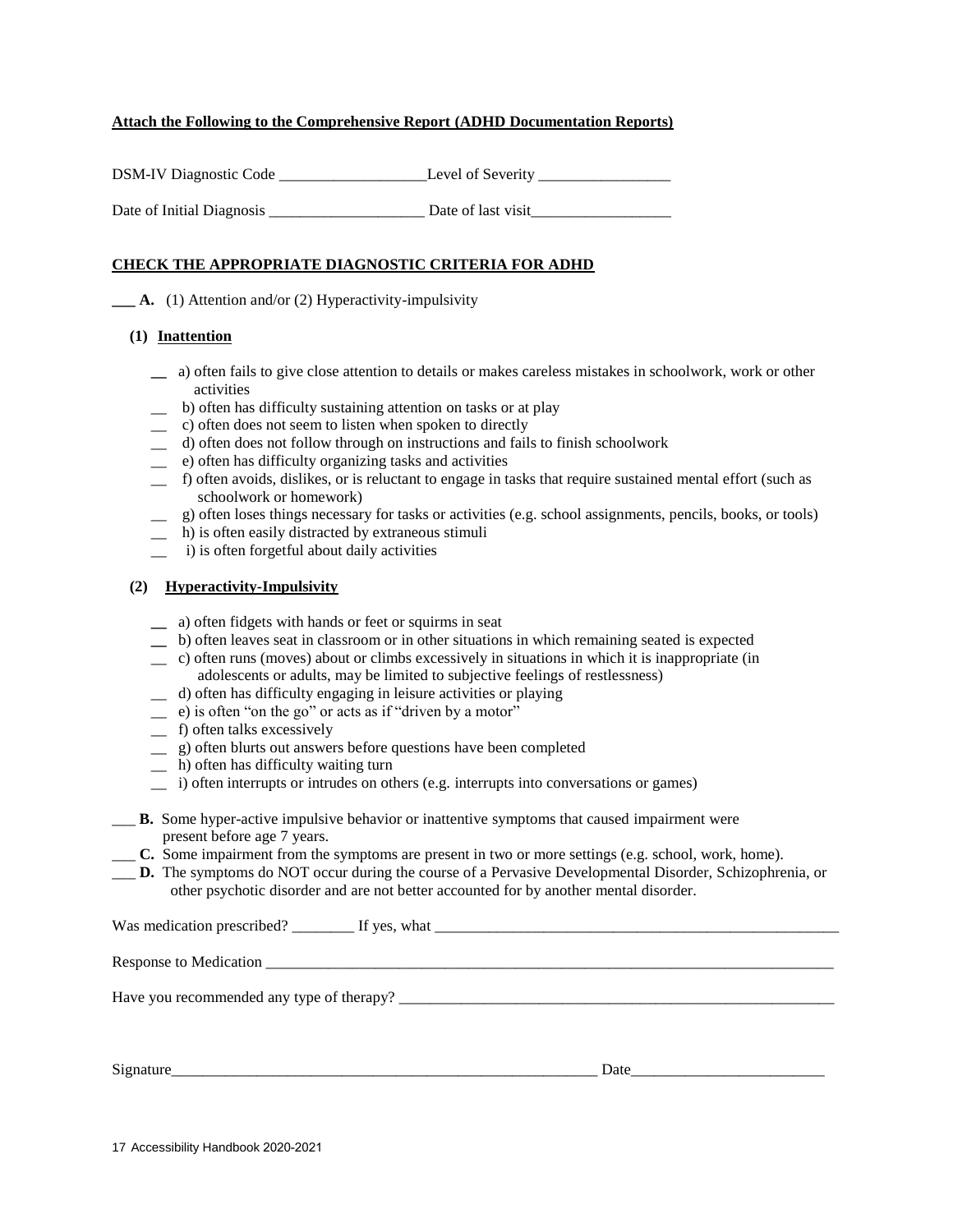# **Reasonable Accommodations**

Academic adjustments or physical adjustments are necessary to make a facility or activity accessible to qualified individuals with disabilities. Once the individual is determined otherwise qualified, the known physical or mental limitation is to be accommodated unless it can be shown that the accommodation would impose an undue hardship.

All accommodations are arranged with the Accessibility Counselor. A request for services can be made at any point in a semester, but students cannot request accommodations for tests, assignments, or papers, that have already been completed. If a student would like to request accommodations, contact the Accessibility Counselor at (336) 342-4261 ext. 2243.

# **Typical Accommodations**

The following describes typical accommodations that are most often approved, when appropriate, for students who have provided the required documentation. This is not an all-inclusive list, as other accommodations are approved when deemed appropriate and necessary. Accommodations are approved based on the nature of the student's disability.

# **1. Personal Devices and Attendant Care**

Rockingham Community College does not provide prescriptive devices, devices of a personal nature, or attendant care.

# **2. Service Animals**

In accordance with the Americans with Disabilities Act, service animals assisting students with disabilities are permitted in all facilities of the college. The service animal provides assistance to the student in overcoming difficulties related to his/her disability and is trained to assist or accommodate sensory, mental, or physical disability. **This right is granted upon presentation of documentation by the student to the accessibility counselor.**

# **3. Priority Registration**

Students with disabilities with appropriate documentation may be offered priority registration for the following reasons:

- Sufficient lead time is needed for the Accessibility Counselor to secure student assistants (interpreters, note-takers/scribes, and other learning resources)
- Medication schedules must be considered.
- Students needing specialized transportation may be able to receive workable schedules.
- Course and lab locations must be considered for those with mobility impairments.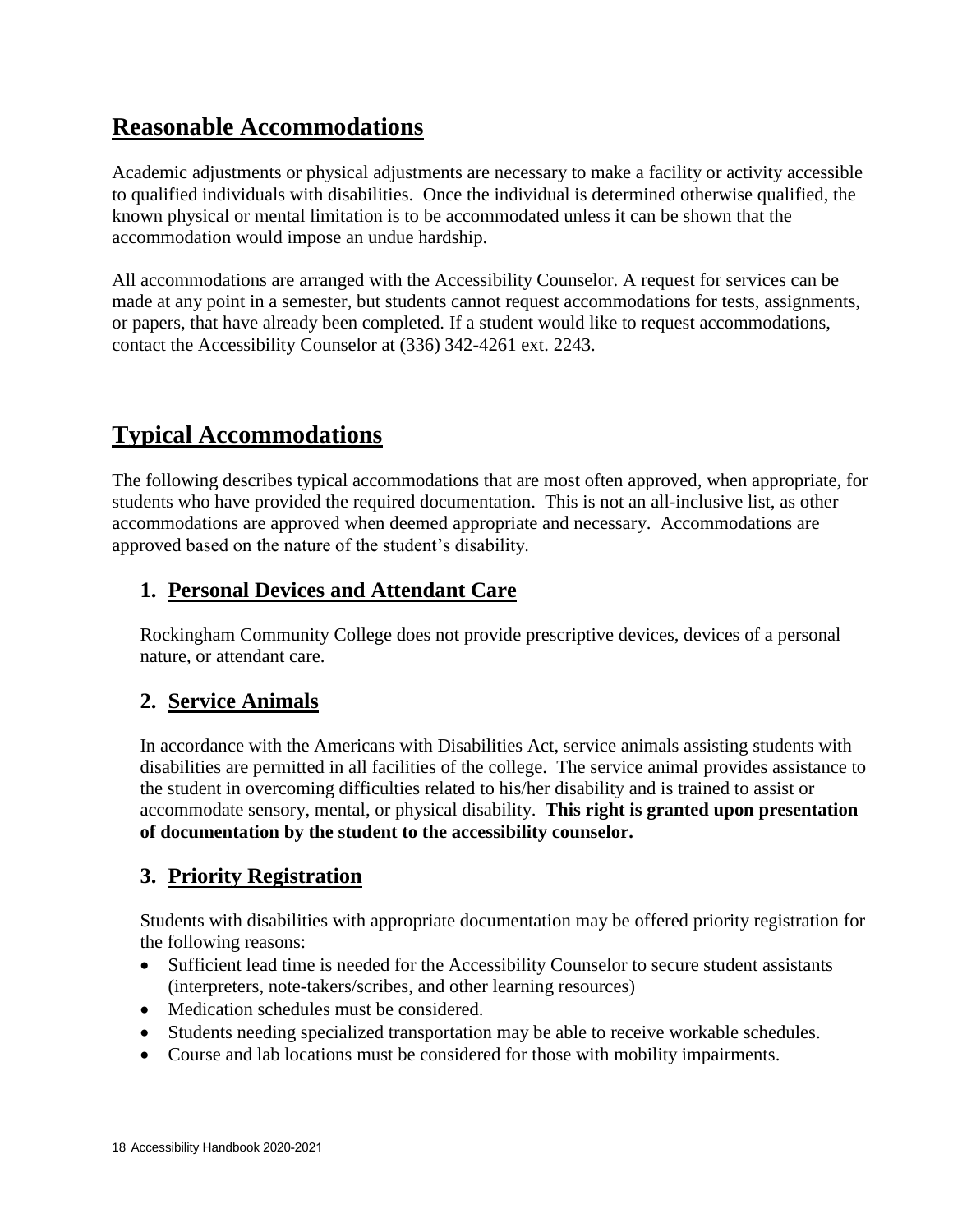# **4. Extended Testing Time**

Students who are approved for extended time on tests, exams, and/or quizzes will generally be allotted one and a half the length of time allowed for the class. (ex: 60 minutes for the class  $x / 2 = 90$  minutes or 1hr. 30 minutes). All arrangements for extended testing time should be made prior to the beginning of the semester through the Accessibility Counselor. Once accommodations have been approved, students must confirm testing arrangements at least 2 weekdays before the day of the test/quiz.

#### **5. Isolated/ Distraction-Reduced Environment**

This is defined as an examination setting which provides reduced auditory and visual stimuli and minimal interruptions. All Students who have this accommodation will have tests proctored in the Testing Center; located on the ground floor of the Advanced Technologies (ADT) Building.

# **6. Alternative Formatting (enlarged print)**

All class handouts including, but not limited to: course information, syllabus, terms and definitions, instructor notes, diagrams, and charts, quizzes, exams, and tests must be made available to the student in an enlarged format if noted as an approved accommodation. The handout should be given to the student at the same time as the rest of the class, if possible. Enlarged font can be printed using word processing programs (example: 16 or 22 font  $\&$ bolded). At the beginning of the semester, the student and instructor should discuss what appropriate font and type meets the accommodation.

# **7. Alternative Textbook Formats**

Students who receive accommodations from Rockingham Community Collage are eligible to have textbooks in alternative formats. To have a textbook published in an alternative format, please fill out a request for an alternative text and return it to Accessibility Counselor. The Accessibility Counselor is responsible for making the request to the bookstore manager, who will contact an outside entity that is used to create alternative textbooks for students.

# **8. Reader**

A reader is defined as a volunteer who reads a quiz, test, or exam word for word for a student when it is noted as an appropriate accommodation. The reader is not able to explain or clarify the question for the student.

#### **9. Scribe/Note takers**

Note takers are provided to students that have a visible need for note taker services or have documentation that substantiates a need for note taker services. Note takers are peers who are hired or volunteer to take notes for students with disabilities. This is coordinated by the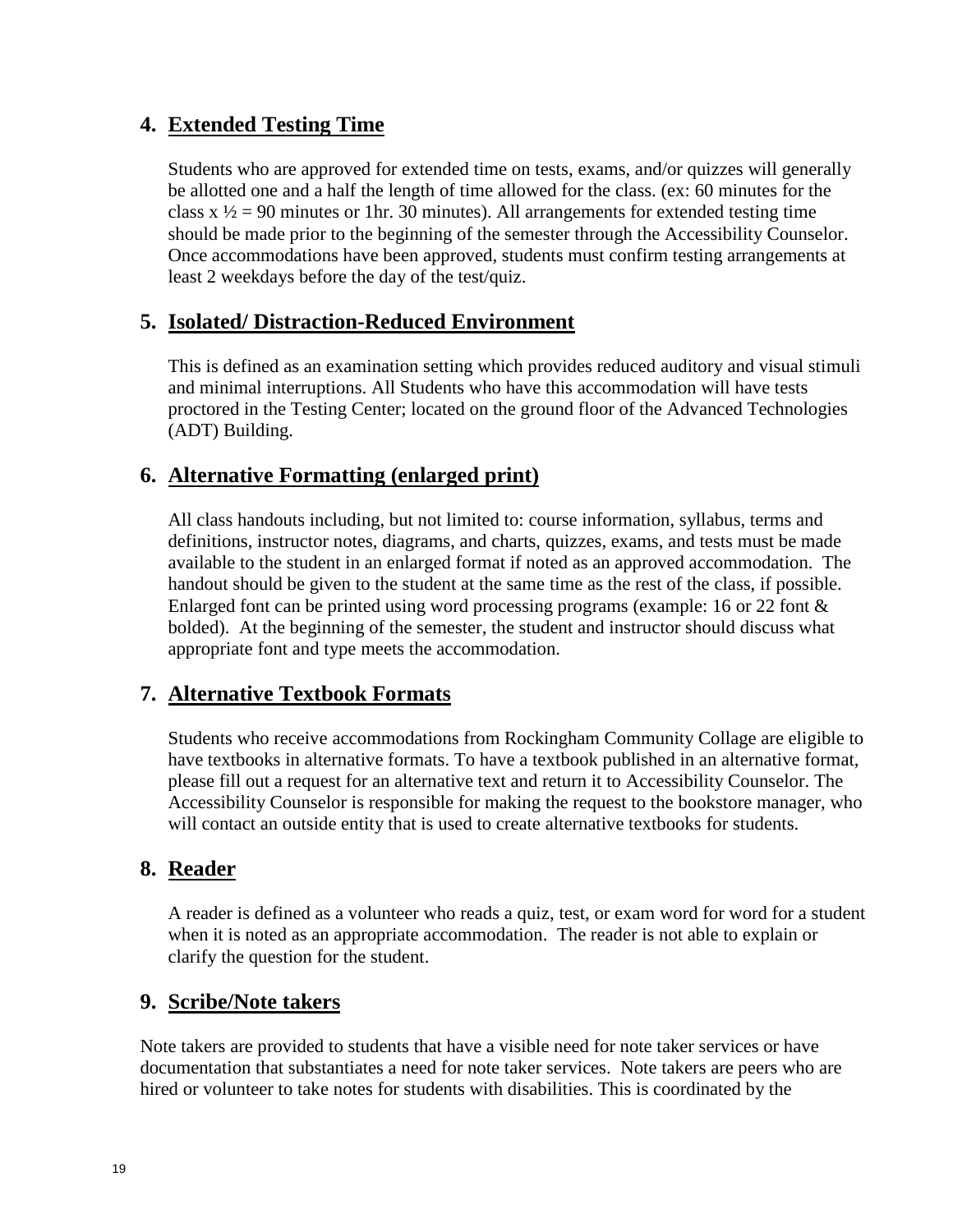Accessibility Counselor. In most cases, instructors will locate a classmate to obtain notes. The note taker will deliver the notes to the instructor, and the instructor will deliver the notes to you. However, if you prefer, you may ask a classmate to take notes for you. Accessibility Services has a supply of NCR (No Carbon Required) paper available for this purpose, if so desired.

When taking notes, there are no special procedures used by scribes, they simply take notes the way they would for themselves. Students who use note takers are expected to come to class and participate in the academic process. The scribe is not responsible for taking notes for a student who is absent from class unless the student is sick or has some other extenuating circumstance. The student is responsible for contacting the scribe to notify them of the absence in advance.

# **10. Preferential Seating**

A student who requires seating in the front row or near the instructor should receive accommodation from the instructor. The instructor is not expected to reserve a seat for the student, however, every attempt will be made by the instructor accommodate the student. Please note that instructors move throughout the class and may not remain in the same location during the class.

#### **11. Accessible Tables, Desks, and Chairs**

A student, who requires a certain height for a table or desk due to wheelchair accessibility or orthopedic impairment, must inform the Accessibility Counselor at least three full weeks prior to the beginning of the semester.

If the student needs an accessible work space or lab space, this must be brought to the attention of the Accessibility Counselor so that proper physical classroom arrangements can be made.

Students who require special accommodations regarding specific furniture needed inside the classroom must be approved by the Accessibility Counselor prior to attending class.

# **12. Assistive Technology**

A computer with assistive technology software is located in the ADT Building- Testing Center lab on the first floor of the building. The following software is available for student use:

- Zoom Text Screen Magnification software
- Zoom Text Screen Magnification and Reader software1
- Dragon Naturally Speaking: Voice to Text for Digital Voice Recordings.
- Sony Noise reduction headphones.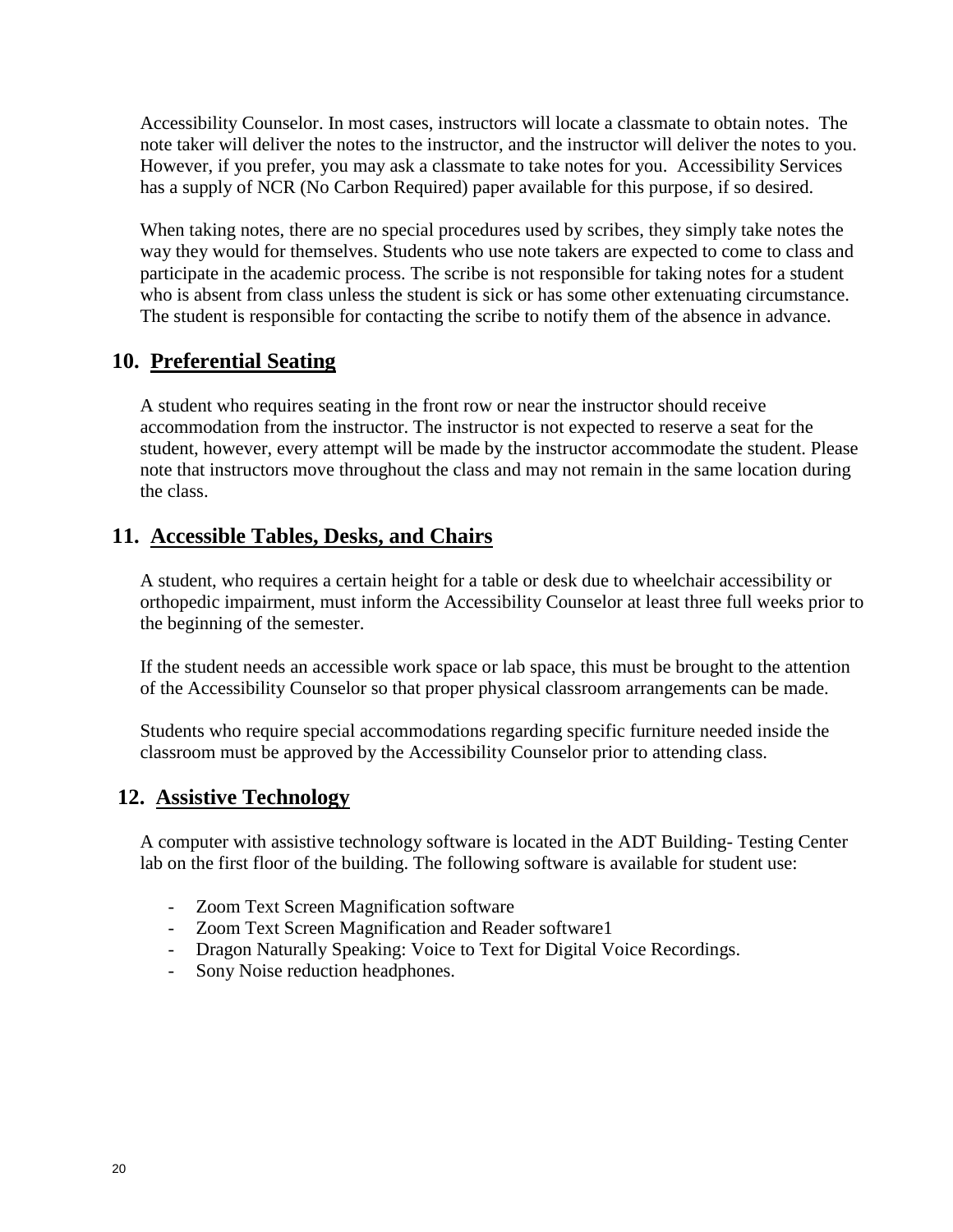#### **13. Teletypewriter for the Deaf**

A teletypewriter for the deaf is located in the Admissions Office in the Whitcomb Student Center. The number for the teletypewriter is (336) 634-0132**.** Students can request to use the phone during office hours.

*This is not an exhaustive list of the accommodations offered by RCC. Instead, it provides examples of the more common accommodations requested by students.*

# **Interpreter Services**

The college provides interpreters for qualified students with hearing impairments for scheduled classes, labs, appointments, or activities. Students who need the services of an interpreter for college-sponsored meetings, appointments, or activities must submit a written request for those services to the Accessibility Counselor in a timely manner.

A student who requests interpreter services and then finds that he/she will not be attending the class, meeting, appointment, or activity in question must cancel the arrangements by notifying the Accessibility 24 hours in advance of the class/ college sponsored event.

If a student gives no prior notice and does not attend the class/college sponsored event, it will be considered a "no-show". Three no shows for the same class in one semester will result in a required meeting with the Accessibility Counselor along with the implementation of a written agreement.

If a student is not present at the beginning of class, the interpreter will wait 25% of the total class time (i.e. 15 minutes for a 50 minute class, 20 minutes for a 75 minute class) for a student to arrive in class. If the student has not arrived within the allotted time after the class was scheduled to begin, the interpreter will leave and the student will be considered a "no show". If a student is late for class more than four times in a semester, it is considered one "no-show." F**or a complete explanation of interpreter services, please see below:**

# **Guidelines**

During the initial intake interview, the need for interpreting services will be discussed. If needed, an interpreter will be assigned to each of the student's classes. The student should disclose the need for an interpreter via the *Request for Interpreter/Transcriber form*, which can be obtained from the Accessibility Counselor.

Upon approval of the request, Rockingham Community College will provide an interpreter/transcriber to the student for all class meetings and college-related events. RCC hires qualified interpreters and pays all expenses for interpretive services. Although every effort will be made for an interpreter to arrange a regular schedule with the student, this is not guaranteed due to scheduling conflicts.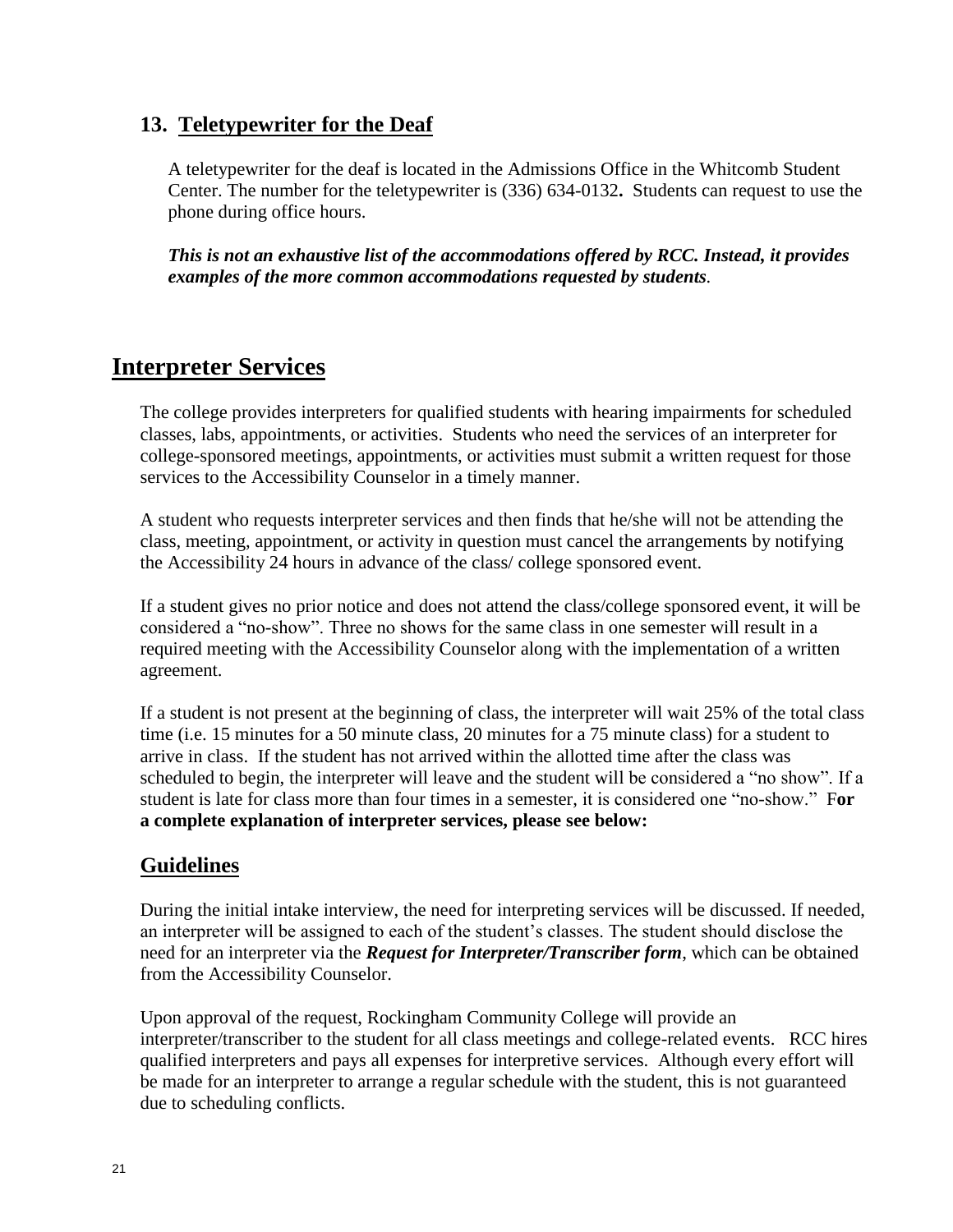Any changes such as a room change, day, or time change either temporarily or permanently must be communicated to the Accessibility Counselor by the student, immediately, to ensure that services are not delayed.

If students know they will miss a class meeting, the Accessibility Counselor in the Advising  $\&$ Counseling Center needs to be contacted at least 24 hours before the scheduled class so the interpreter service can be cancelled. Failure to provide at least 24 hours' notice is considered a "No-Show." To give advance notice, students may either:

- Call the Accessibility Counselor (336.342.4261 ext. 2243) and leave a message.
- Call the Vice President of Student Development (336.342.4261 ext. 2128) and leave a message.

#### **Three "No-Shows" for the same class in one semester will result in a required meeting with the Accessibility Counselor and implementation of a written agreement.**

#### **Absenteeism, No-Shows, and Tardiness**

In the case of frequent absenteeism, no-shows and tardiness to class, the Accessibility Counselor will meet with the student to discuss the situation. Students may be subject to suspension of services when the no-show behavior occurs the third time in a semester unless he/she can provide a good reason (ex: hospitalization)

If a student arrives late for class more than four times in a semester, the student will be asked to schedule a meeting with the Accessibility Counselor to discuss the pattern of tardiness. Being tardy four times in a semester could be considered one "no show" unless the student can provide a reasonable explanation for the pattern of tardiness.

If a student is late for a class, the interpreter/transcriber will wait 25% of the total scheduled assignment (i.e., 15 minutes for a 50 minute class; 20 minutes for a 75 minute class) up to a maximum of 30 minutes. For late arrivals, the wait time begins at the time the class is scheduled to begin. The interpreter will wait outside of the classroom. If the student has not arrived after the indicated wait time, the interpreter will contact the Accessibility Counselor, informing the office of the "no show" and then leave. Students are requested to inform the Accessibility Counselor as soon as possible if they are running late, via phone, or email. This will allow the office to notify the interpreter/transcriber to wait outside the classroom until the student arrives.

If the student arrives to class before the interpreter leaves, the interpreter will not inform the student of the information that was missed. It is the student's responsibility to ask the instructor, note taker, or other students what was missed, either after class or during break. If the student needs to talk to the instructor or other students after class, the student should ask the interpreter if she/he is available.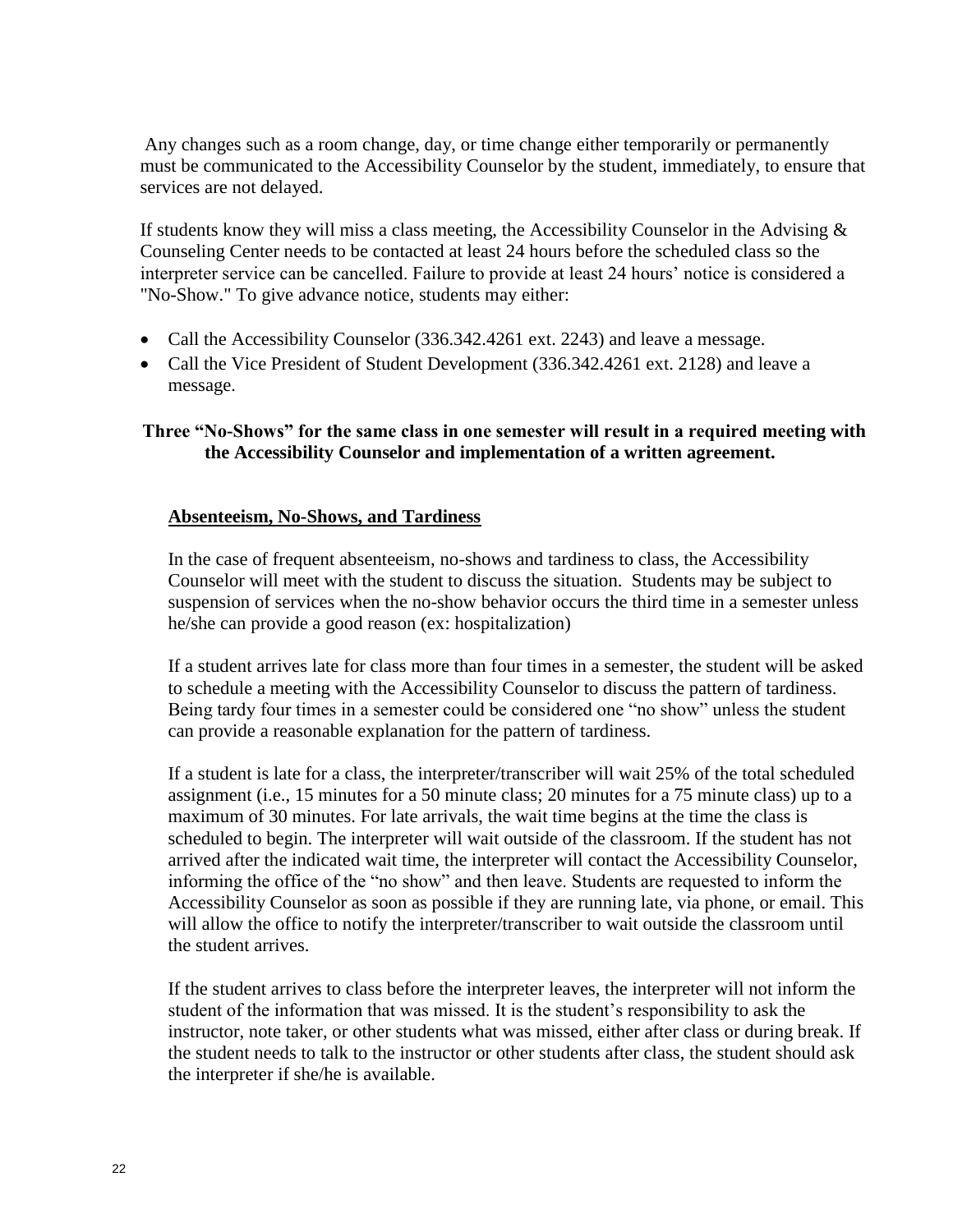The student is responsible for all course content, tests, and other course requirements. The interpreter is not responsible for the grades the student receives, and all questions regarding course material and context should be directed to the instructor. The interpreter will not be able to provide course information, tutoring, or any form of instruction; the interpreter's/transcriber's role is to facilitate communication.

#### **Problems/Concerns with Interpreter Services**

The student should discuss with the interpreter if communication problems occur or the student is having other problems with the interpreter. Students should not discuss these problems with friends or with other interpreters. If the problem cannot be solved, contact the Accessibility Counselor, who will be available to discuss options for resolving the issue and to facilitate a meeting between the student, interpreter/transcriber and counselor.

If the problem is related to skill level on the part of the interpreter, all attempts will be made to replace the interpreter and the interpreter service will be notified of the issue.

However, if the problem is related to personality conflicts, all steps will be taken to resolve the issue to the satisfaction of both parties, but a replacement interpreter may not be sent to the campus.

If the problem continues and cannot be resolved, please contact the Accessibility Counselor as soon as possible, who can then discuss possible options to address the issue (up to and including filing a student grievance) with limited interference in the educational process.

#### **College-Related Events - Request for Interpreting Services outside of Classroom**

If interpreting services are needed for any college-related events other than the regularly scheduled class meetings, complete a *Request for Interpreter/Transcriber* form (available in the Student Advising & Counseling Center, from the Accessibility Counselor). As with inclass interpreting services, Rockingham Community College hires qualified interpreters and pays all expenses for interpretive services.

Students will receive confirmation that the submitted request has been received within 24 hours. If the student does not receive confirmation, please contact the Accessibility Counselor immediately. Requests should be made at least two weeks before services are needed. Last minute requests will be accepted and all attempts will be made to provide services.

#### **Other Information**

Students will be asked to fill out an evaluation providing feedback regarding interpreter services at least two times each semester. This will help the Advising & Counseling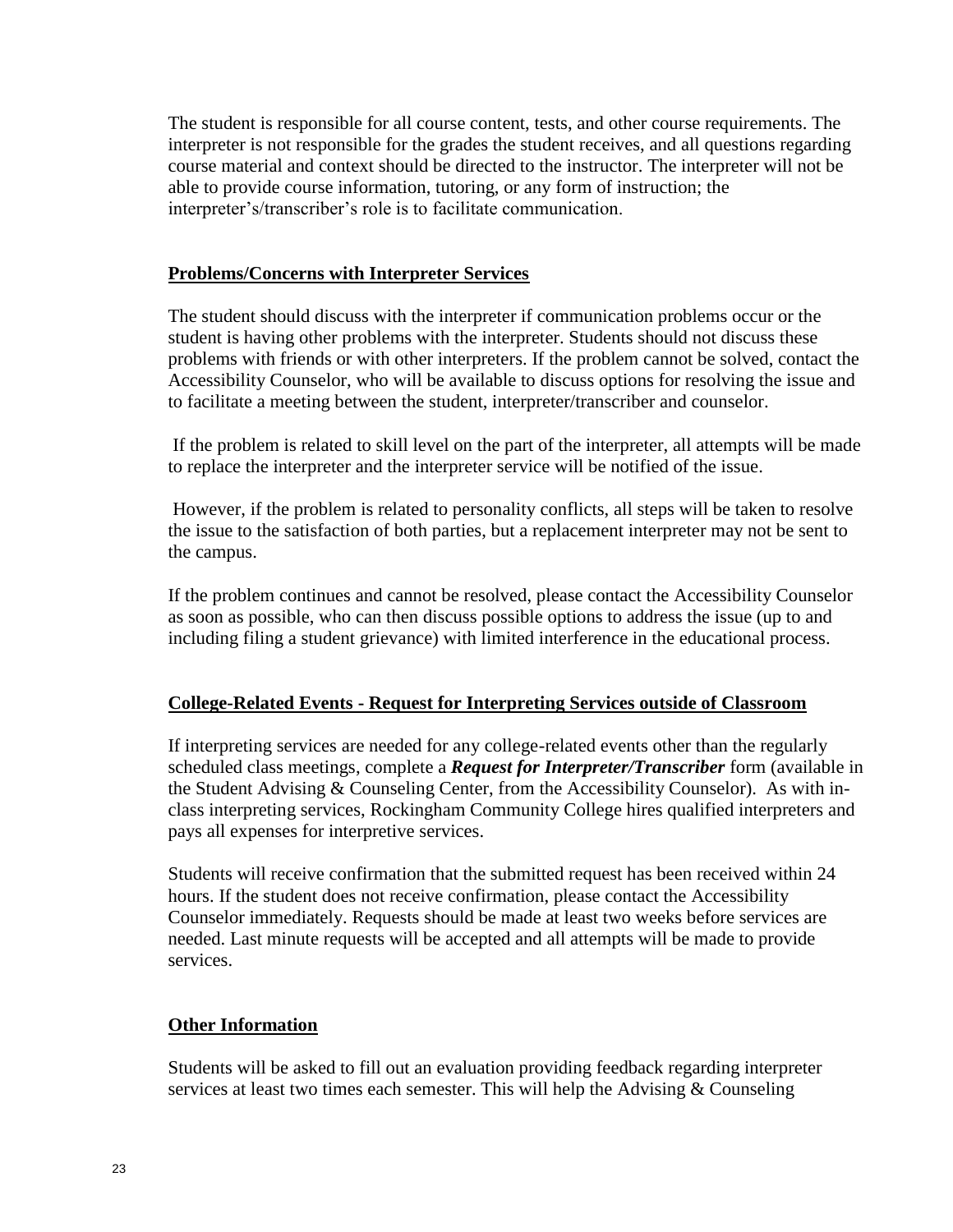Department maintain top quality services. However, if students are experiencing problems or have any concerns, they are urged to make an appointment to meet with the Accessibility Counselor immediately.

#### **Career & College Promise & Rockingham Early College HS Students**

Students with a disability that may affect his/her education and register as a Career & College Promise student or Rockingham Early College HS student, should contact the Accessibility Counselor at 342-4261 ext. 2243 to request accommodations and provide documentation. Students who receive credit from their high school for these courses may be eligible under the Individuals with Disabilities Education Act (IDEA) for accommodations. **The student's high school will be responsible for any services or accommodations required under IDEA. It is the student's responsibility to notify the college of his/her disability well in advance of accommodations being provided.** Students who have a disability and are 16 years old or under and choose to attend Rockingham Community College for credit fall under ADA/504 guidelines, not IDEA. *(Please refer to sheet on HS IDEA and Post-Secondary ADA Services on page* 33*)*

# **Evacuation Procedures for Individuals with Disabilities**

At the beginning of each semester, each instructor should assist in the identification of all individuals in their classes who will need assistance in exiting the building in case of an emergency. During the initial meeting between student and instructor to discuss accommodation services, there should be a discussion about evacuating the classroom and/or building. This includes wheelchair bound individuals, those with any condition limiting mobility, visually or hearing impaired individuals and anyone else who might have difficulty following directions in an emergency situation. *Building elevators may not be available for use and those with limited mobility may require assistance.*

# **Campus Services**

As part of Rockingham Community College's commitment to each student's success, a number of resources/services are available on campus. Some of these services are listed below:

 **Advising:** Advisors help the student identify his/her goals, objectives and concerns at RCC. As a teacher, the advisor assists the student in developing skills in asking questions, in planning and implementing, and in making decisions. As an academic role model, the advisor brings to the relationship a concern for the student and her/his academic program as well as information, experience, and resources which can be of assistance to the student. As a mentor, the advisor raises appropriate questions, offers advice and facilitates the solving of academic problems. In the event the student's personal problems interfere with academic success, the advisor/counselor may assist the student in identifying and utilizing college and community resources. General counseling staff and academic advisors are available to all students. Academic advisors are located in the Student Advising Center in the Whitcomb Student Center.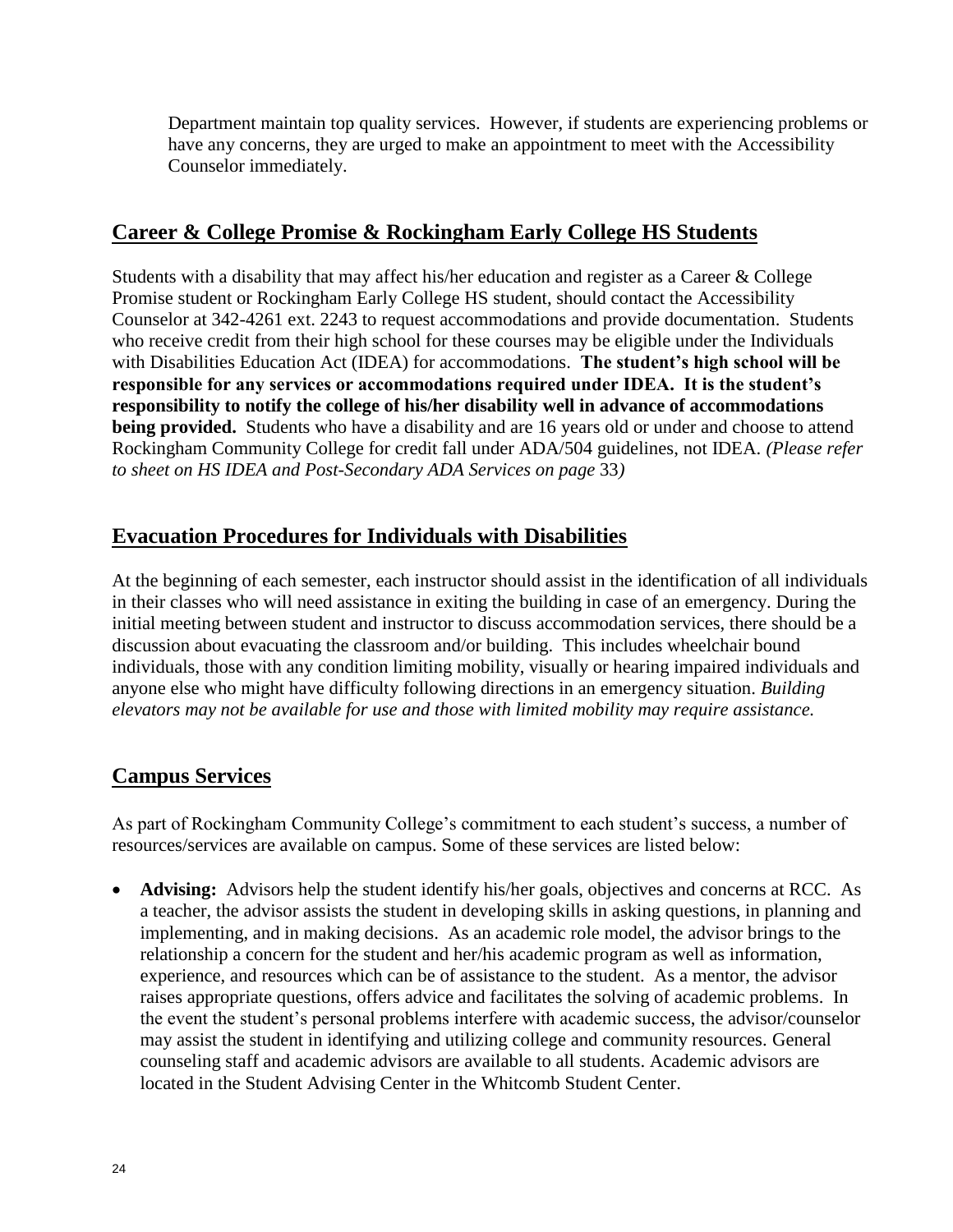**Faculty Hours:** Each member of the teaching faculty maintains office hours, in addition to teaching. **If academic difficulties occur, your instructor is the primary resource for assistance.** Faculty members typically operate by appointment and their schedules are posted on their office door and/or in the syllabi. Each faculty member also has both voice mail and e-mail. Staff members in the department can assist with scheduling appointments.

- **Counseling:** Counselors are available to assist students with personal, academic, and career concerns. Their primary objectives are to help people reach personal goals and to help people improve decision-making abilities which will aid them in exercising self-direction and problemsolving skills. To talk with a counselor, call ext. 2288, or stop by the Student Advising Center in the Whitcomb Student Center. Counselors are available 8:00 AM to 5:00 PM Monday, Tuesday, Thursday and Friday, and 8:00 AM to 6:00 PM on Wednesday except in the summer (mid-May thru mid-August), when offices are open 7:30 AM to 4:00 PM Monday, Tuesday and Thursday, 7:30AM to 6:00 PM Wednesday, and 7:30 AM – 12:00 Noon, Friday.
- **ARC:** Academic Resource Center (ARC) is an instructional support service available to Rockingham Community College students and other individuals. The Lab provides a place for students to study and work on a variety of self-paced courses with assistance from instructors and peer tutors.

ARC offers a variety of tutoring services, particularly foreign languages, grammar, writing, math, computer literacy, research skills, and study skills. Tutoring is achieved through several methods in order to meet the needs of different learning styles; we offer computer-assisted instruction, audio tapes, and printed material as well as one-on-one tutoring. In addition to helping students better understand concepts taught in various courses, the Lab staff also aids students in improving their study skills and in becoming independent learners.

- **TRiO – Student Support Services:** The TRiO Student Support Services (SSS) is a federally funded program that offers extra support and assistance for 140 qualified students each academic year. The SSS staff wants to help students succeed in reaching their academic and career goals. The SSS's mission is to increase the graduation and transfer rates of students. The program offers both one-on-one and group-based services. All of the services are free for program participants. For more information, contact the SSS office on the first floor of the Advanced Technologies (ADT) Building or by phone: 336.342.4261 ext.2702.
- **College Transfer and Career Development Center:** The College Transfer and Career Development Center has a wealth of resources designed to help students examine and understand the various aspects involved in career selection or transfer to another college. The Center, located in the Advising & Counseling Center in the Whitcomb Student Center, enables students to explore and develop methods that will lead to realistic and satisfying career and life goals.
- **Human Resources Development (HRD):** HRD is designed to provide students with the knowledge and skills that will enable them to use learned techniques to find jobs in today's complex and demanding job market. Additional attention is given to career counseling, training options, and continuing education. In the program, students gain knowledge of up-to-date application tips, answers to difficult interview questions, including professional practice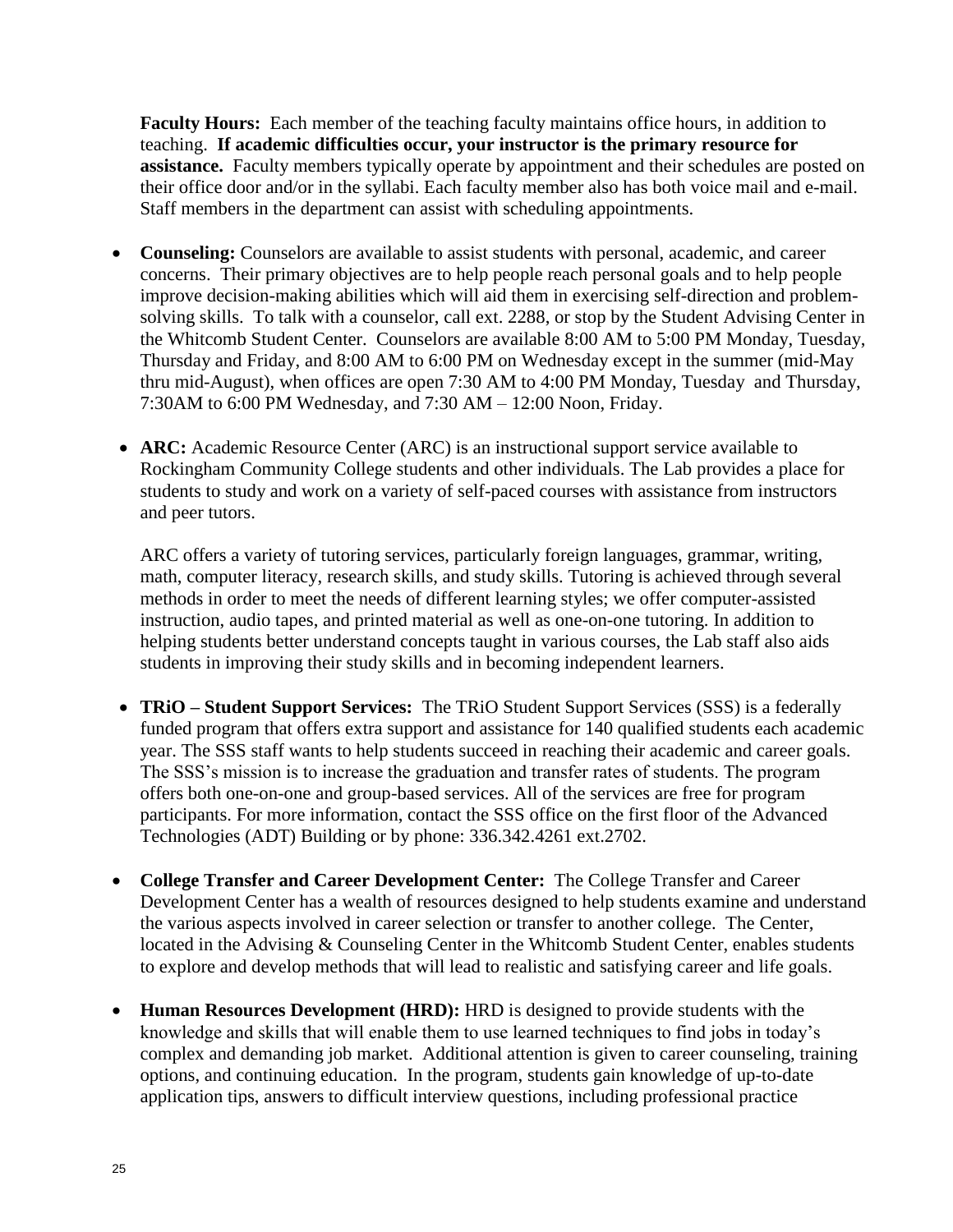interviews, and each receives a powerful and concise resume. Emphasis is placed on boosting self-confidence and developing team-building skills. If you are interested in this four-week class contact the HRD program at ext. 2121.

- **Financial Aid:** The primary responsibility for financing a college education rests with the individual student. However, financial aid is available to students who qualify and is used to supplement personal, family, and community resources. Aid includes grants, scholarships, and employment. The Financial Aid Office is open from 8:00 am to 5:00 pm Mondays, Tuesdays, Thursdays, and Fridays. They are open until 6:00 p.m. on Wednesdays. If you would like additional information, contact financial aid representatives at ext. 2203, or stop by the Financial Aid Office in the Whitcomb Student Center.
- **Veterans Services:** Financial and other assistance is available to qualified veterans and the dependents of disabled veterans. Contact Veterans' Services at ext. 2319 in the Financial Aid Office in the Whitcomb Student Center for more information.
- **Vocational Rehabilitation:** The North Carolina State Division of Vocational Rehabilitation Services (336.634.5611) maintains a working relationship with Rockingham Community College. Students receiving and/or requesting disability services should contact the Accessibility Counselor in the Advising & Counseling Center at ext. 2243, for coordination and arrangement of special needs.

# **Facilities and Parking**

Qualified persons may not be denied the benefits of, or be excluded from participation in, any program or activity because the facilities are inaccessible to or unusable by persons with disabilities. In other words, qualified students with disabilities may not be excluded from a specifically requested course offering, program, or other activity because it is not offered in an accessible location. Priority will be given to methods that offer programs and activities to persons with disabilities in the most integrated setting appropriate. It is not required that every outside entrance be accessible, and structural changes in existing facilities are not required where other methods provide program accessibility.

Parking for students with disabilities is available in accordance with the Americans with Disabilities Act. **Students are required to obtain a Rockingham Community College parking permit** and display it in accordance with the college vehicle registration and parking regulations (even if the student has a North Carolina Disability Parking Permit). Contact Student Development in the Whitcomb Student Center at ext. 2333 or 2323 to obtain a permit.

# **Emergency Services**

In case of emergency please contact Campus Security, 336-342-4261, ext. 2299.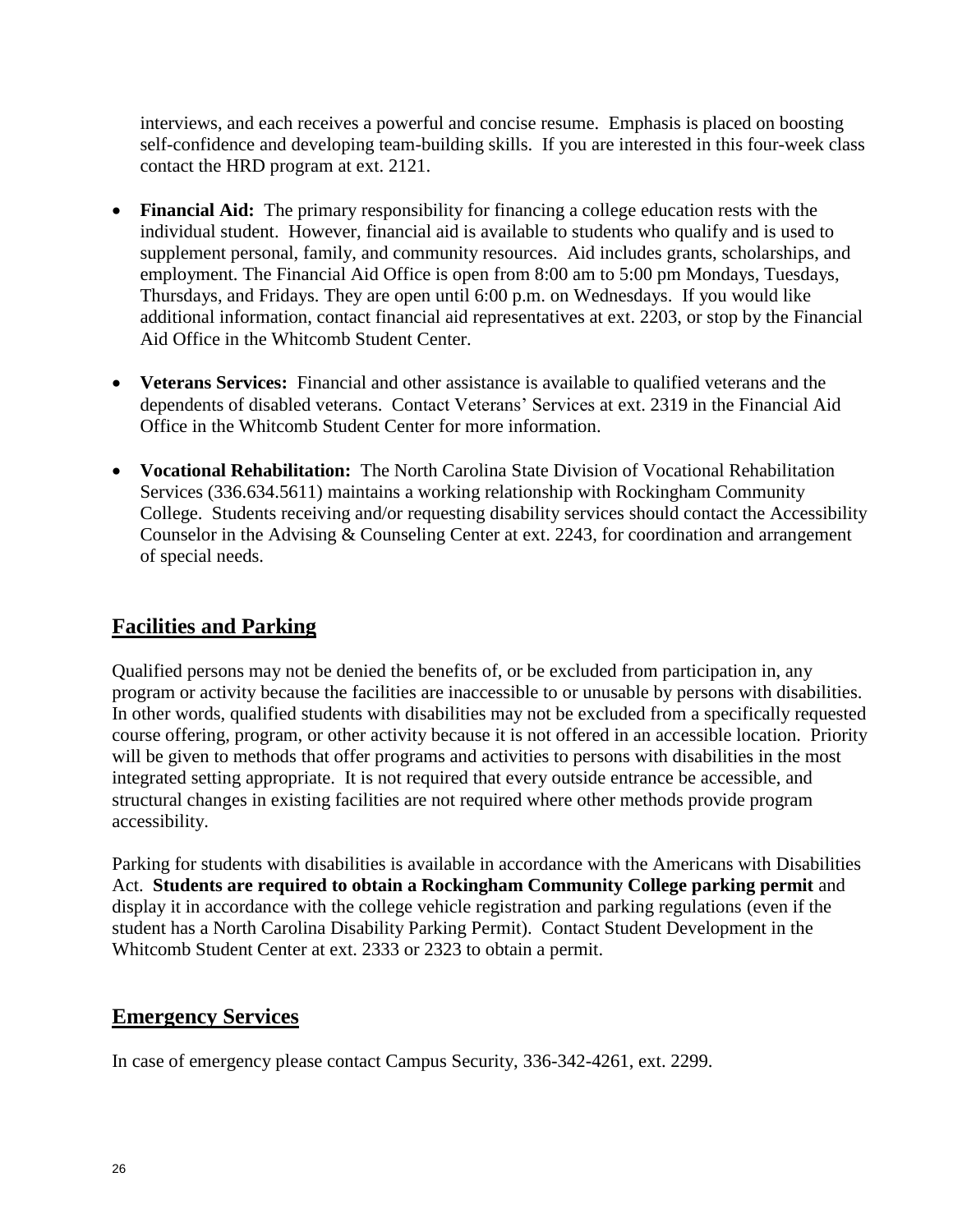#### **Area Resources**

| Division of Vocational Rehabilitation | 336.634.5611 |
|---------------------------------------|--------------|
| Daymark Recovery Services             | 336.342.8316 |
| Services for the Blind                | 800.422.0373 |

#### **Key Points to Remember for Students with Disabilities:**

- Encourage students to see an RCC Counselor early right after they apply
	- o Cannot provide accommodations until the appropriate documentation has been received and eligibility for services is determined
	- o Accommodations, if needed, can be arranged for placement testing
- Typical Request Process
	- o Initial meeting between counselor and student to discuss process
	- o Review documentation to determine eligibility
	- $\circ$   $2<sup>nd</sup>$  meeting to discuss student's needs and appropriate accommodations
	- o Student meets with the instructor to discuss accommodations (counselor will be present at student's request)
- Submitting Documentation
	- o Needs to clearly state the diagnosed disability, and needs to be more specific than the IEP
	- $\circ$  If possible the student should get re-tested prior to graduating high school to ensure that the documentation is not outdate

# **Code of Conduct**

Accessibility Services takes seriously its responsibility to protect and promote a positive learning environment at Rockingham Community College, and all students are expected to adhere to the College's Student Code of Conduct policies.

Students are expected to be responsible for their behavior. The rights and feelings of others must be respected both in the classroom and outside it. In the area of academics, students are expected not to give or receive help during quizzes, tests or exams, not to submit papers or reports (that are supposed to be original work) which are not entirely their own, and not to cite source materials improperly.

Students, who furnish false oral, written or forged documentation for a medical condition or disability to deliberately misrepresent, alter or modify forms and/or reports used to determine eligibility and/or accommodations will be reported to the Dean of Student Development for appropriate disciplinary action.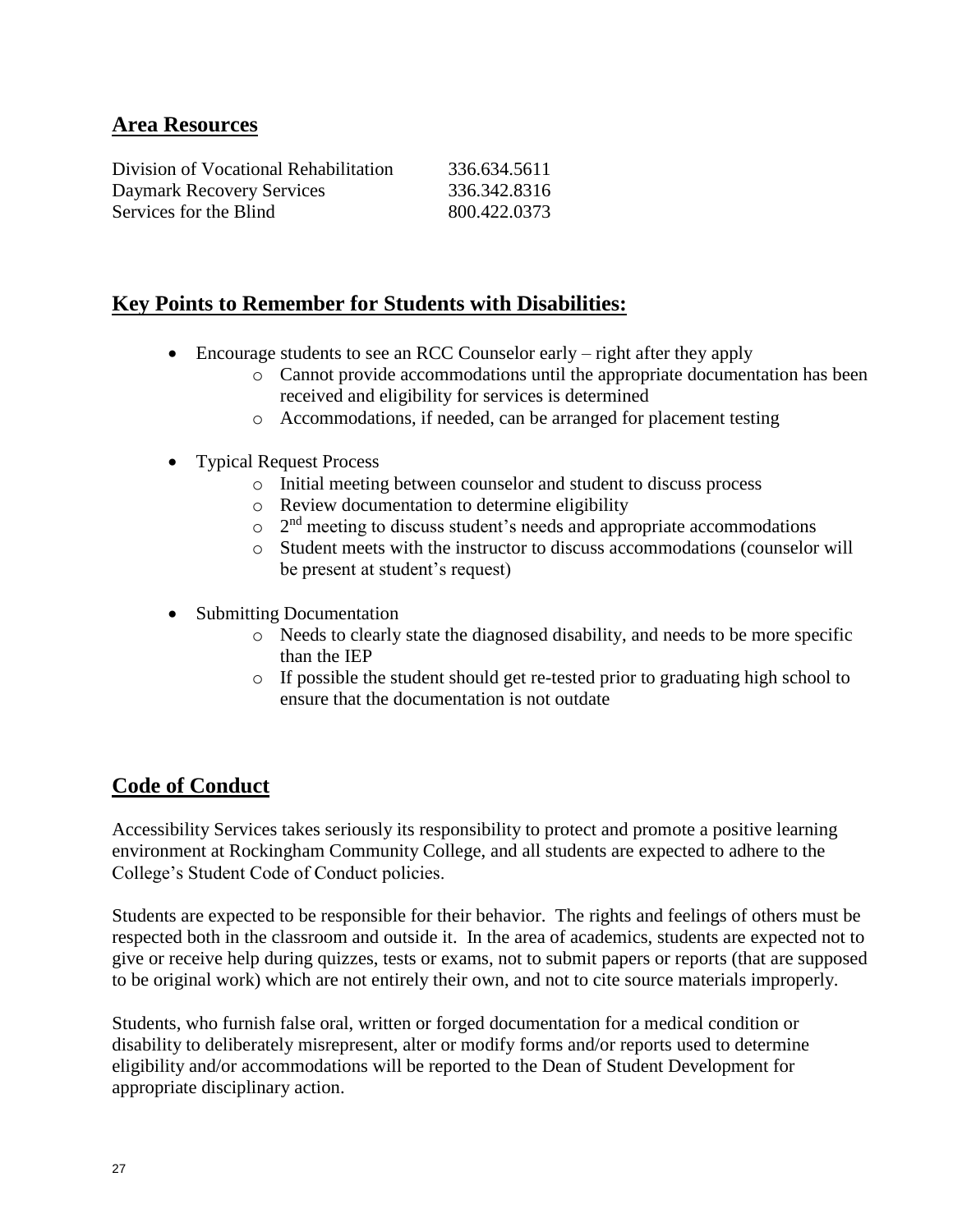The RCC Student Code of Conduct details offenses which may lead to sanctions and is printed in the RCC Catalog & Student Handbook.

#### **Class Attendance Policy**

The college's class attendance policy is designed to promote student success. Students are expected to punctually attend *every* scheduled lecture, lab, shop, field experiences, and clinical sessions on time and be prepared to engage in the teaching and learning process.

Students are responsible for all materials covered and all assignments made in class. Each instructor is responsible for providing the student with a written attendance policy in the course syllabus. Attendance policies are set by faculty and/or the department. Depending on the class, attendance may be a vital part of the course content. Part of the course objective could involve interaction with others or the use of special equipment.

Accessibility Services cannot excuse a student from attending class. Student Development does not have a role in determining attendance policies. Students anticipating absences should notify their instructors in advance. Refer to the attendance policy as stated in the College Catalog or on each class syllabus.

Accessibility Services does not issue official written excuses for absences. However, we can provide verification of a disability based on appropriate documentation which may address the legitimacy of an absence or tardy, but this is not an excuse. Faculty is then aware of the situation and can work with the student appropriately.

Please refer to an example of the RCC **Excused Absence/Attendance Leniency Request Form Related to Accessibility Services** located on page 38.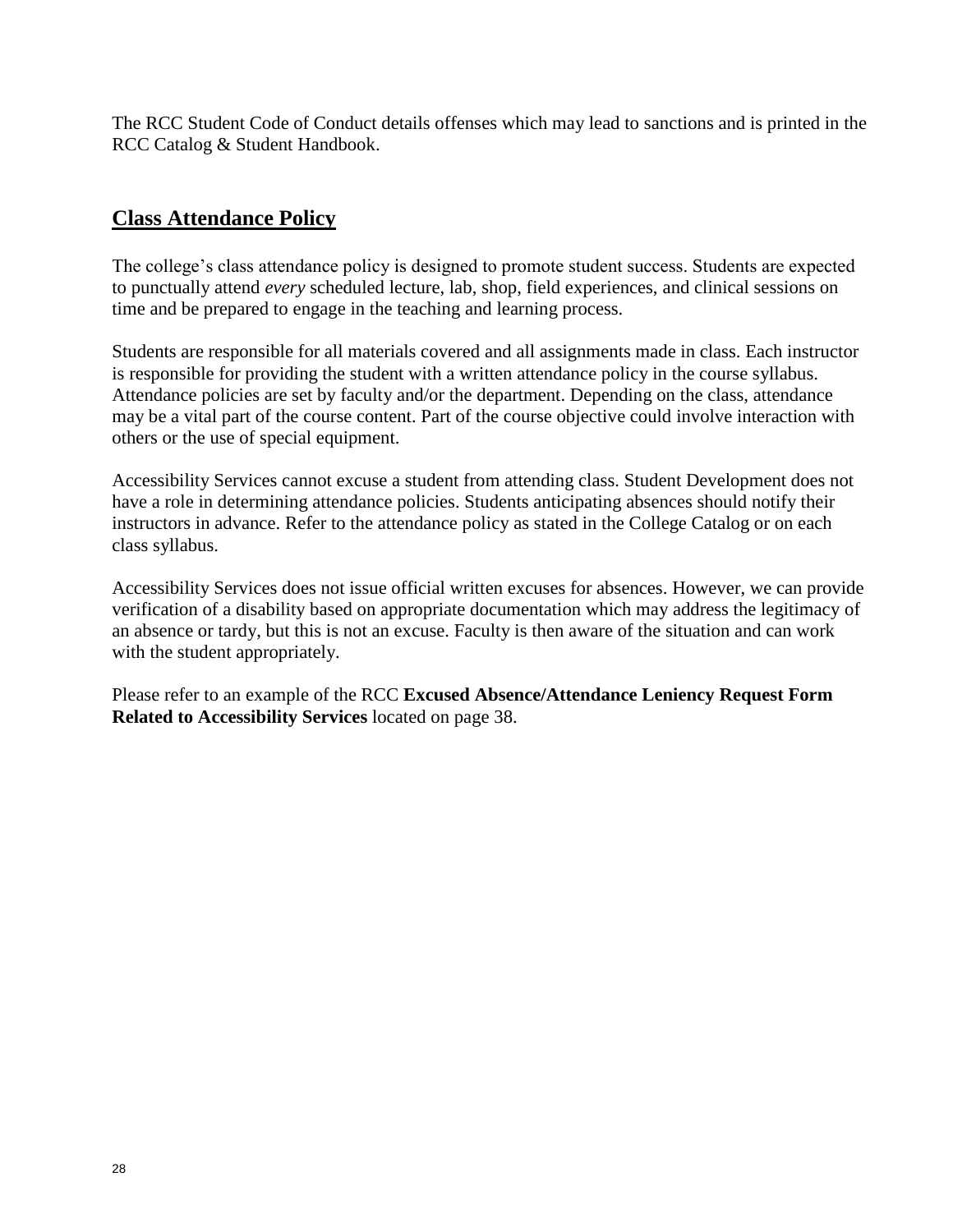# **Grievance Procedure for Students with Disabilities**

It is the policy of *Rockingham Community College* not to discriminate on the basis of disability. *RCC* has adopted an internal grievance procedure to allow for prompt and equitable resolution of complaints alleging any action prohibited by Section 504 of the Rehabilitation Act of 1973 (29 U.S.C. § 794) and Title II of the Americans with Disabilities ACT (28 CFR Part 35).

**The Director of Counseling Services/Section 504 & ADA Compliance Officer** has been designated to coordinate the efforts of *Rockingham Community College* to comply with Section 504 and ADA-related concerns*.* In the absence of this staff member, the Vice President for Student Development may be contacted for inquiries.

Students who believe they have been subjected to discrimination on the basis of disability, or have been denied access to services or accommodations for which they are entitled, may file a grievance under this procedure.

It is against the law for *Rockingham Community College* to retaliate against anyone who files a grievance, otherwise complains of discrimination or otherwise advocates for their rights, or who cooperates in the investigation of a grievance. The College will maintain confidentiality throughout the grievance process to the greatest extent possible while still conducting a thorough investigation. The grievance and identity of the person filing the grievance and the identity of the person allegedly responsible for the discrimination will not be disclosed except as required by law, College policy, as necessary to fully investigate the complaint, and as authorized by the person filing the grievance.

#### **When to Use the 504/ADA Grievance Procedure**

The *504 Grievance Procedure* is applicable to all students at the College. It is designed to address disputes that include, but are not limited to, the following:

- 1. Disagreements about a requested service or accommodation of a College practice or requirement;
- 2. Inaccessibility of a program or activity;
- 3. Harassment or discrimination on the basis of disability;
- 4. Violation of privacy in the context of a disability.

For all disability-related grievances, the *504/ADA Grievance Procedure* is to be used.

#### **Role and Availability of Compliance Officer**

*Rockingham Community College's Compliance Officer* is responsible for administering this *grievance procedure* and ensuring the College is in compliance for all applicable laws.

The **Director of Counseling Services** is designated as the **Section 504 & ADA Compliance Officer.** Additional compliance officers may be designated occasionally by the Vice President for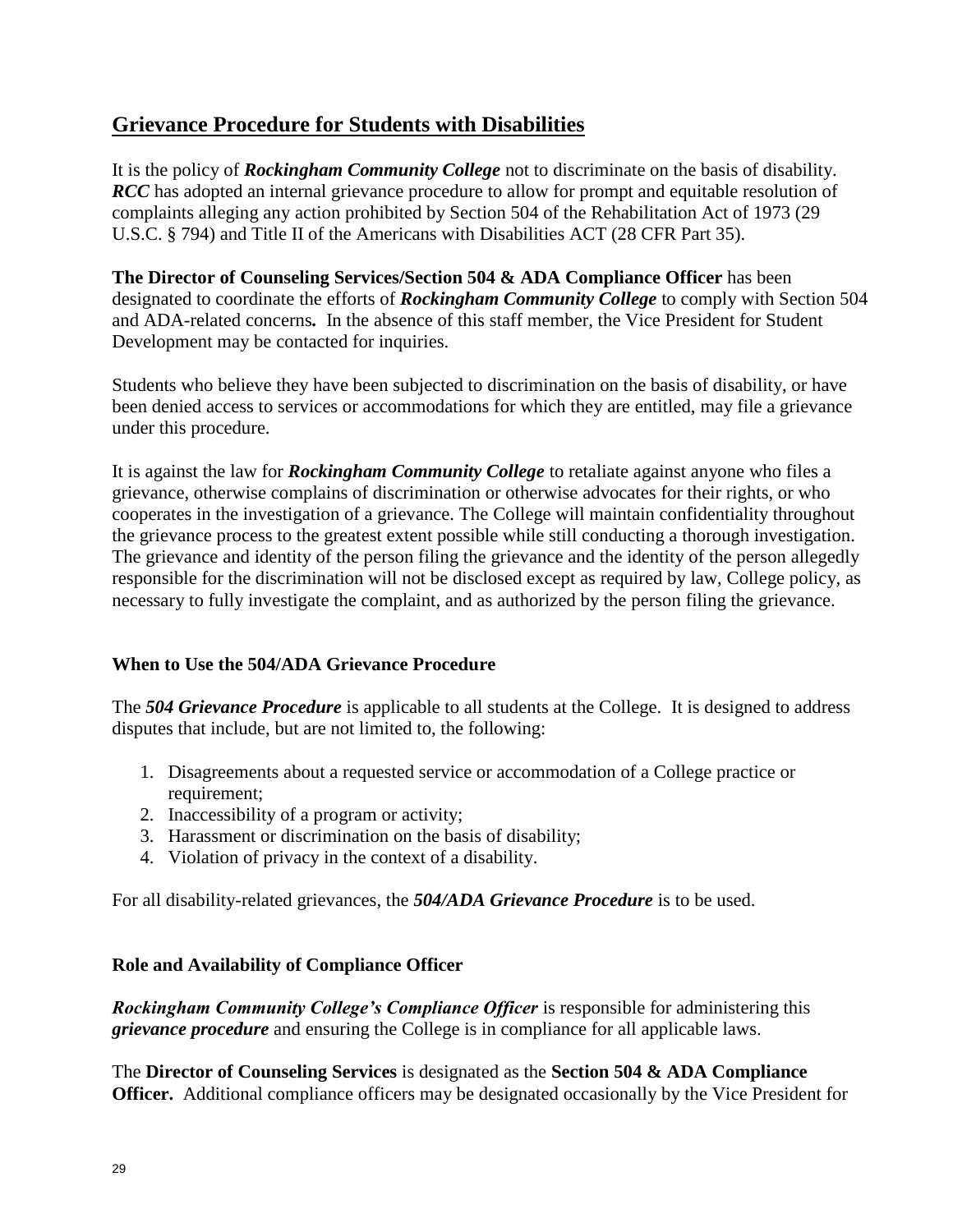Student Development if needed, for example, if the Section 504 & ADA Compliance Officer is the subject of the grievance or is otherwise unavailable.

Students who seek guidance in determining if theirs is a potential disability-related grievance, or a potential grievance of another type that should be pursued using a different procedure, are advised to contact the Section 504 & ADA Compliance Officer for guidance as to the appropriate procedure to use.

#### **Steps Toward Resolution of Disability-Related Grievances:**

There are up to three steps available in the procedure to resolve disability-related grievances. These include: (1) an initial attempt at informal resolution (if appropriate), (2) a formal complaint if informal resolution is unsuccessful, and (3) an appeal of a decision regarding a formal complaint. These steps are described in the sections that follow.

#### *Step 1: Informal Resolution*

Prior to filing a formal complaint, as outlined below, a student is encouraged first to seek to resolve the issue informally by discussing it with the person(s) most directly responsible. Prior to this, a student may consult with the **Section 504 & ADA Compliance Officer or alternate designee**, to obtain guidance in this step. If the circumstances make it inappropriate for the student to make direct contact with the person(s) most directly responsible (e.g., if there is an allegation of harassment against the responsible person), the student should contact the **Section 504 & ADA Compliance Officer or alternate designee,** who will discuss with the student her/his right to file a formal complaint, as well as explain the process to file that complaint.

If an informal resolution of the complaint is achieved, both parties will verify this by signing a written agreement that specifically states the terms of the new arrangements. This agreement must be submitted to the **Section 504 & ADA Compliance Officer or alternate designee** in order to ensure that the agreement has been properly documented and also to ensure that the agreed-upon arrangements are fulfilled.

If the issue is not resolved informally, the student may then contact the **Section 504 & ADA Compliance Officer or alternate designee,** who will discuss with the student her/his right to file a formal complaint, as well as explain the process to file that complaint.

#### *Step 2: Filing of a Formal Complaint*

Should an individual seek to use the formal process for seeking resolution of a complaint, the following process is to be used.

1. Formal complaints must be submitted to the **Section 504 & ADA Compliance Officer or alternate designee** within **20 class days** of the date on which the person filing the grievance (Complainant) either becomes aware of the alleged discriminatory action, or was unable to achieve an informal resolution of the complaint. Complainants are strongly encouraged to submit complaints as soon as possible to ensure a prompt resolution. Failure to file a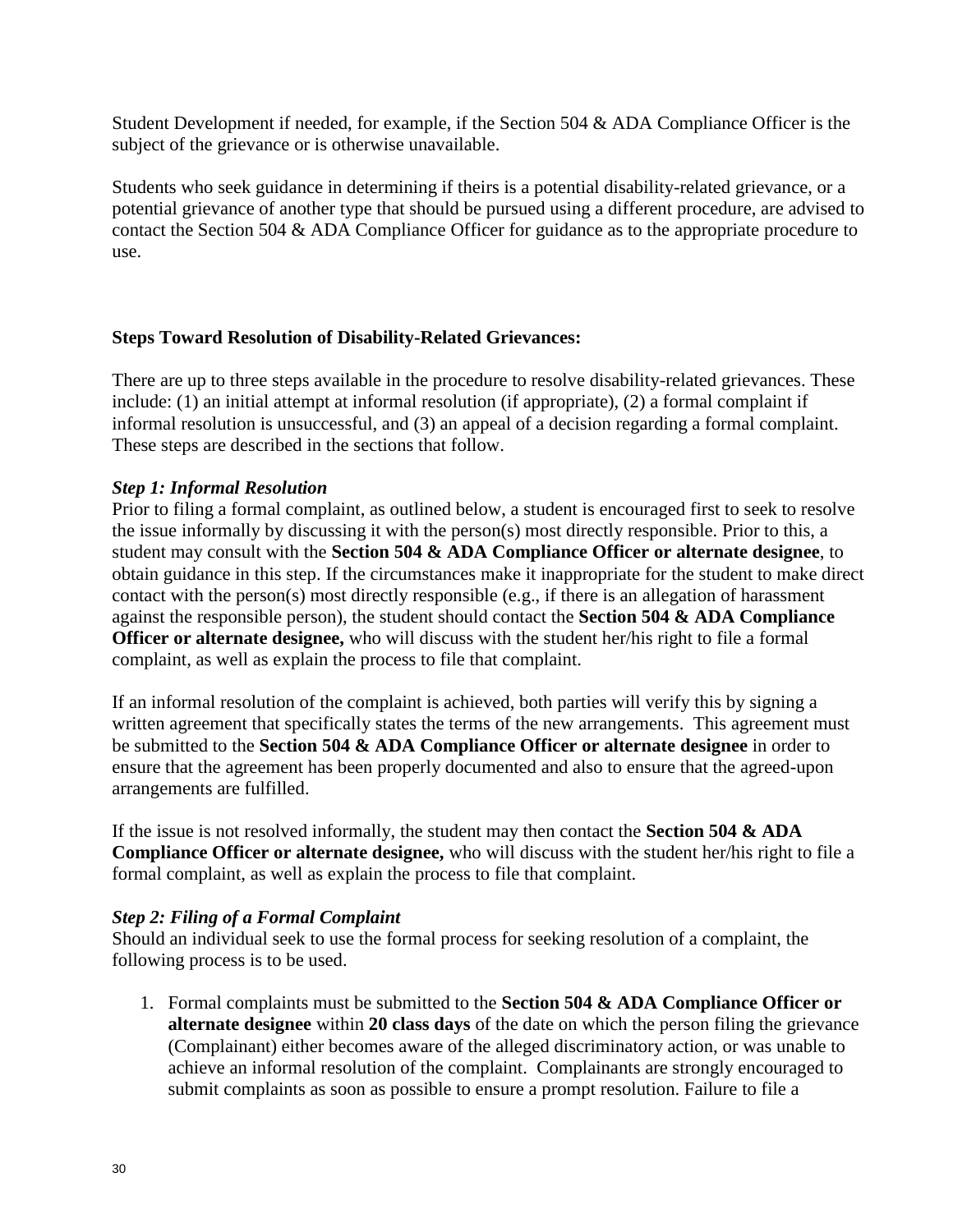complaint in a timely manner may result in a delay to the potential relief or remedy that a Complainant seeks. While 20 class days are permitted for the filing of a complaint, a Complainant should act *as quickly as possible* in order that a resolution may be reached as quickly as possible. Extenuating circumstances may be considered by the College that would permit the extension of time for the filing of a complaint. (Examples of such circumstances include, but are not limited to: documented personal illness; family emergency, weatherrelated factors, natural disasters).

- 2. A complaint must be in writing and contain the following:
	- a. Name, address, email, and phone number of the person filing complaint,
	- b. A detailed description of the issue(s),
	- c. A description of the efforts that have been made to informally resolve the issue(s), if applicable,
	- d. A statement of the requested remedy.
- 3. Complaints must be filed with:

#### **Director of Counseling Services/Section 504/ADA Compliance Officer**

Whitcomb Student Center, 484 County Home Rd, Wentworth, NC 27375 336-342-4261), 336-634-0132 (TTY), 336-342-1809 (Fax), by mail addressed to P.O. Box 38, Wentworth, NC 27375

In the event the Section 504  $&$  ADA Compliance Officer is unavailable or is potentially the subject of a complaint, the alternate officer with whom to file a complaint is:

#### **Dr. Robert Lowdermilk, Vice President for Student Development**

Whitcomb Student Center, 484 County Home Rd, Wentworth, NC 27375 336-342-4261, ext 2128 (Voice), 336-634-0132 (TTY), 336-342-1809 (Fax), by mail addressed to P.O. Box 38, Wentworth, NC 27375, or by email: [lowdermilkb@rockinghamcc.edu.](mailto:lowdermilkb@rockinghamcc.edu)

- 4. The **Section 504 & ADA Compliance Officer** (or her/his designee, as needed) will conduct an investigation of the complaint. The investigation must be thorough and allow all interested persons an opportunity to submit evidence and present witnesses relevant to the complaint. The investigation may involve requests for information from witnesses (as provided by the parties involved) and/or individuals that are believed to have relevant information that pertains to the complaint. Information requested may include:
	- a. Interviews and/or consultations
	- b. Written responses to the issues raised in the complaint
	- c. Any other information or documentation that is pertinent to the complaint

The **Section 504 & ADA Compliance Officer** will complete the investigation and issue a written decision on the complaint no later than ten (10) class days after the receipt of the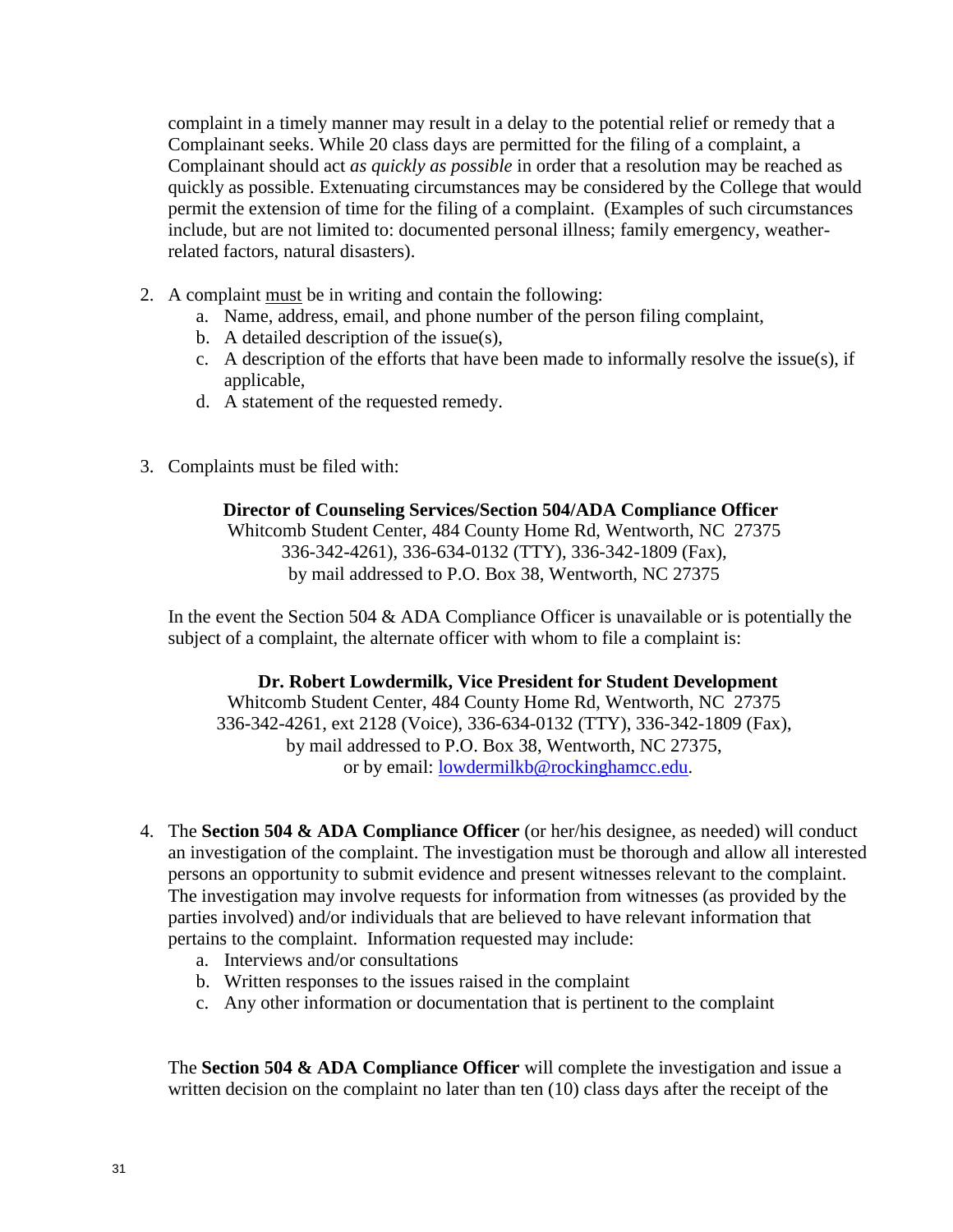complaint. The written decision will be issued to the Complainant and the person(s) against whom the complaint was filed. The **Section 504 & ADA Compliance Officer** will make every effort to keep the Complainant informed as to this matter, by way of telephone communication, email, and/or in writing, explaining the reason for any delay and indicating the estimated time frame as to completion of the investigation. While an efficient and expedient investigation of the complaint is the ultimate aim, thoroughness is also critical, and often involves the obtaining of information from persons who may not be immediately accessible due to other commitments or temporary absence from the institution. (A delay in obtaining information needed to complete the investigation may result in a delay beyond the 10 class day period noted above for the issuance of a decision.)

#### *Step 3: Appeal of a Decision Rendered by the Section 504 & ADA Compliance Officer (or Alternate)*

- 1. If desired, the Complainant may appeal the decision of the **Section 504 & ADA Compliance Officer** by writing to the **Vice President for Student Development** (contact information listed in the preceding section) within **10 class days** of receiving the *Section 504 Compliance Officer's* written decision.
- 2. While 10 class days are permitted for the filing of an appeal, a Complainant should act *as quickly as possible* in order that a resolution may be reached as quickly as possible. Extenuating circumstances may be considered by the College that would permit the extension of time for the filing of an appeal. (Examples of such circumstances include, but are not limited to: documented personal illness; family emergency, weather-related factors, natural disasters).

In the event the Vice President for Student Development is unavailable, or if the initial decision was rendered by the Vice President for Student Development as the alternate to the Section 504 & ADA Compliance Officer, the alternate officer with whom to file an appeal is:

#### **Sheila Regan, Vice President for Academic Affairs**

Administration Building, 215 Wrenn Memorial Rd, Wentworth, NC 27375 336-342-4261, ext 2138 (Voice), 336-634-0132 (TTY), 336-342-9986 (Fax), or by mail addressed to P.O. Box 38, Wentworth, NC 27375

- 3. The appeal must be in writing and contain the following:
	- a. Name, address, email, and phone number of the person filing the appeal (Complainant),
	- b. A detailed description of the issue(s),
	- c. A description of the efforts that have been made to informally resolve the issue(s), if applicable,
	- d. The reason(s) why the Complainant disagrees with initial decision,
	- e. A statement of the requested remedy.
- 4. The Vice President identified for the appeal review will have access to all information used in the previous level of review, and will determine if additional information is needed for a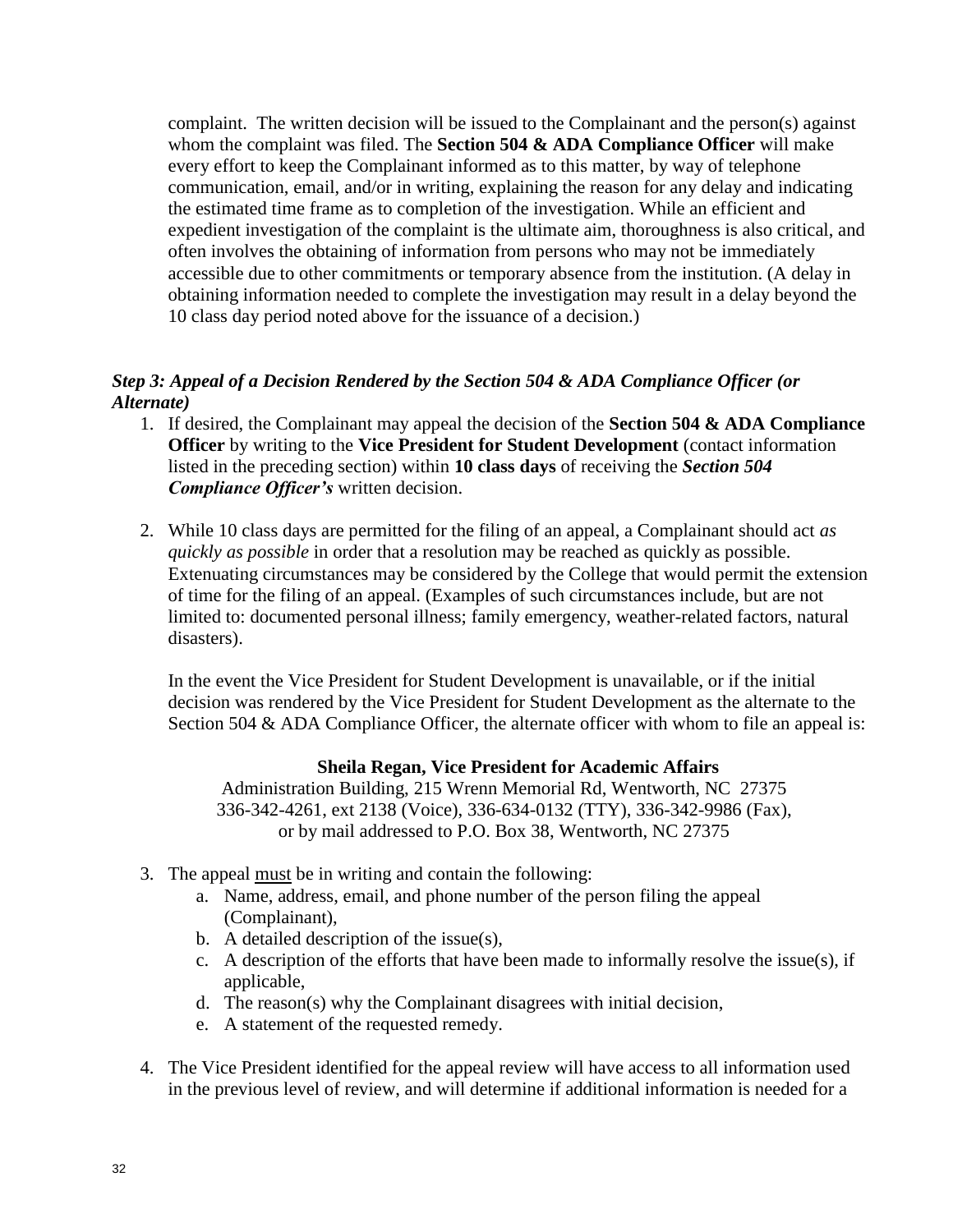decision at the appeal level. As needed, the Vice President may require interviews with or other means of obtaining relevant information from the Complainant and any/all other persons involved in the preceding stage of investigation and decision.

5. The Vice President for Student Development (or alternate) shall issue a written decision in response to the appeal no later than 10 class days after the receipt of the Complainant's appeal, and will be issued to the Complainant, the person(s) against which the complaint was filed, and the **Section 504 & ADA Compliance Officer***.* (A delay in obtaining information needed to complete the appeal may result in a delay beyond the 10 class day period noted above for the issuance of a decision.)

The appeal process ends with the decision made by the Vice President for Student Development (or alternate, as indicated above).

The **Section 504 & ADA Compliance Officer** will maintain the files and records of Rockingham Community College relating to such grievances.

#### **The use of this grievance procedure does not prevent a person from filing a complaint of discrimination on the basis of disability with the Office of Civil Rights**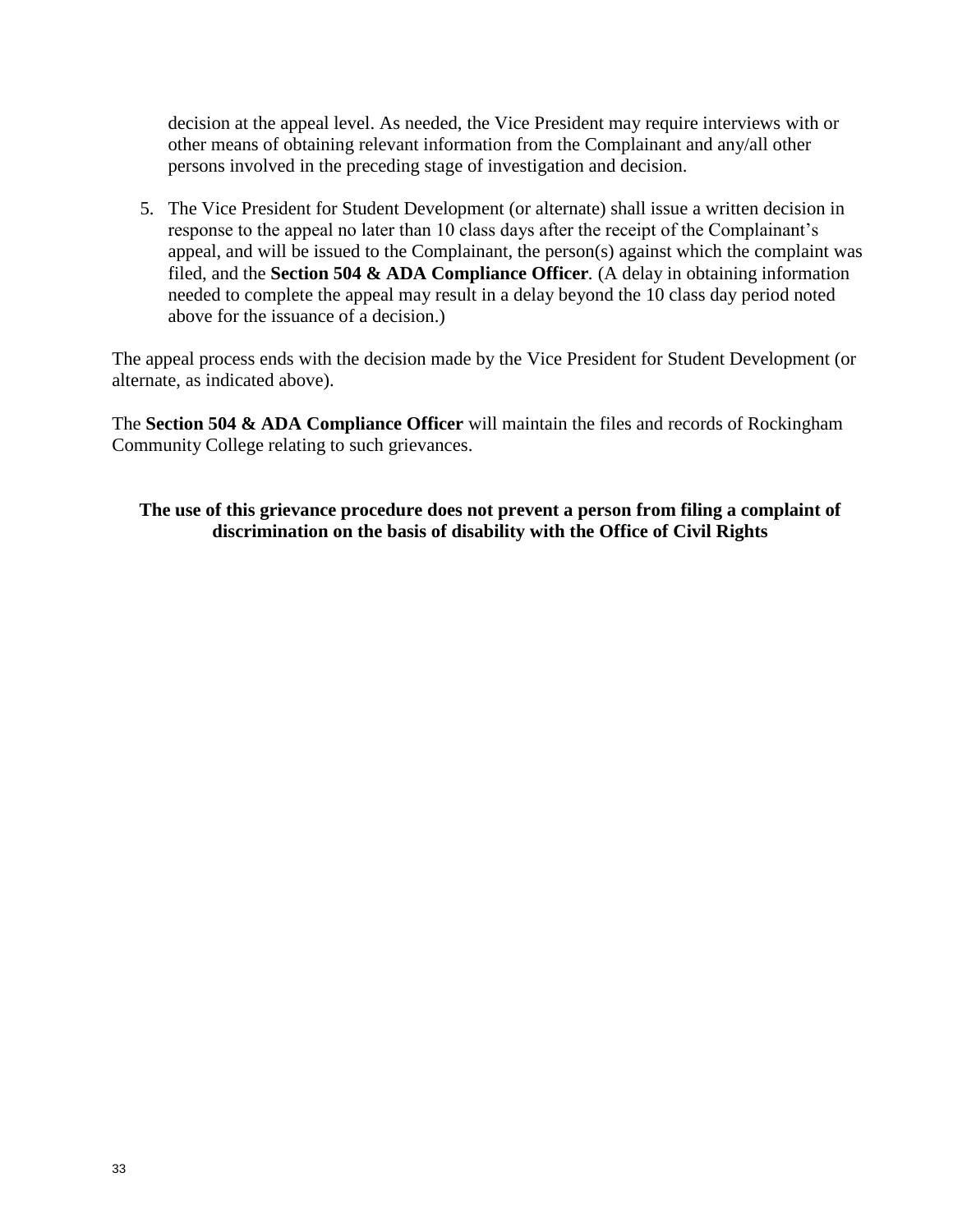Major Differences Between High School (IDEA) & Post-Secondary (ADA) Disability Services

| <b>Public Schools</b>                                                                                                        |                                                        | <b>Post Secondary Schools</b>                                                                                                                 |
|------------------------------------------------------------------------------------------------------------------------------|--------------------------------------------------------|-----------------------------------------------------------------------------------------------------------------------------------------------|
|                                                                                                                              | <b>Applicable Laws</b>                                 |                                                                                                                                               |
| I.D.E.A<br>Section 504, Rehabilitation Act<br>Individuals with Disabilities Education Act                                    |                                                        | A.D.A<br>Section 504, Rehabilitation Act<br>Americans with Disabilities Act                                                                   |
| <b>Individualized Educational Plan</b><br>(IEP) occurs after evaluation and<br>placement in Exceptional Children<br>Services | <b>Required Documentation</b>                          | Varies depending on the disability;<br>must include testing documentation                                                                     |
| School provides evaluation at no<br>cost to student                                                                          |                                                        | Student is responsible for paying for<br>evaluation                                                                                           |
| School re-tests over time                                                                                                    |                                                        | <b>Student provides re-testing</b>                                                                                                            |
| Student is identified by school                                                                                              | <b>Student Role</b>                                    | <b>Student self-identifies to appropriate</b><br>college staff                                                                                |
| School sets up accommodations                                                                                                |                                                        | <b>Student is responsible for securing</b><br>accommodations                                                                                  |
| Access to student records.                                                                                                   | <b>Parental Role</b>                                   | No access to student records without the<br>student's written consent                                                                         |
| Participation in accommodations                                                                                              |                                                        | <b>Student requests accommodations</b>                                                                                                        |
| Mandatory involvement                                                                                                        |                                                        | <b>Student is self-advocate</b>                                                                                                               |
| Modification of curriculum                                                                                                   | <b>Instructors</b>                                     | Not required to modify                                                                                                                        |
| Use of multi-sensory approach                                                                                                |                                                        | Not required. Lecture is predominant                                                                                                          |
| Weekly testing, mid-term, final, and<br>graded assignments                                                                   |                                                        | May test once or twice with few<br>assignments                                                                                                |
| Attendance taken and reported                                                                                                |                                                        | Attendance often not taken but student can<br>be dropped after 10%                                                                            |
| Grades modified based on<br>curriculum                                                                                       | <b>Grades</b>                                          | Grades reflect the quality of work<br>submitted                                                                                               |
| Disruptive conduct may be accepted                                                                                           | <b>Conduct</b>                                         | Students who are disruptive and unable<br>to abide by the institution's code of<br>conduct are deemed "not qualified" and<br>can be dismissed |
| I.D.E.A. is about <i>success</i><br>High School is mandatory; free                                                           | <b>Summary of Most</b><br><b>Important Differences</b> | A.D.A. is about <i>access</i><br>Postsecondary is voluntary; can be expensive                                                                 |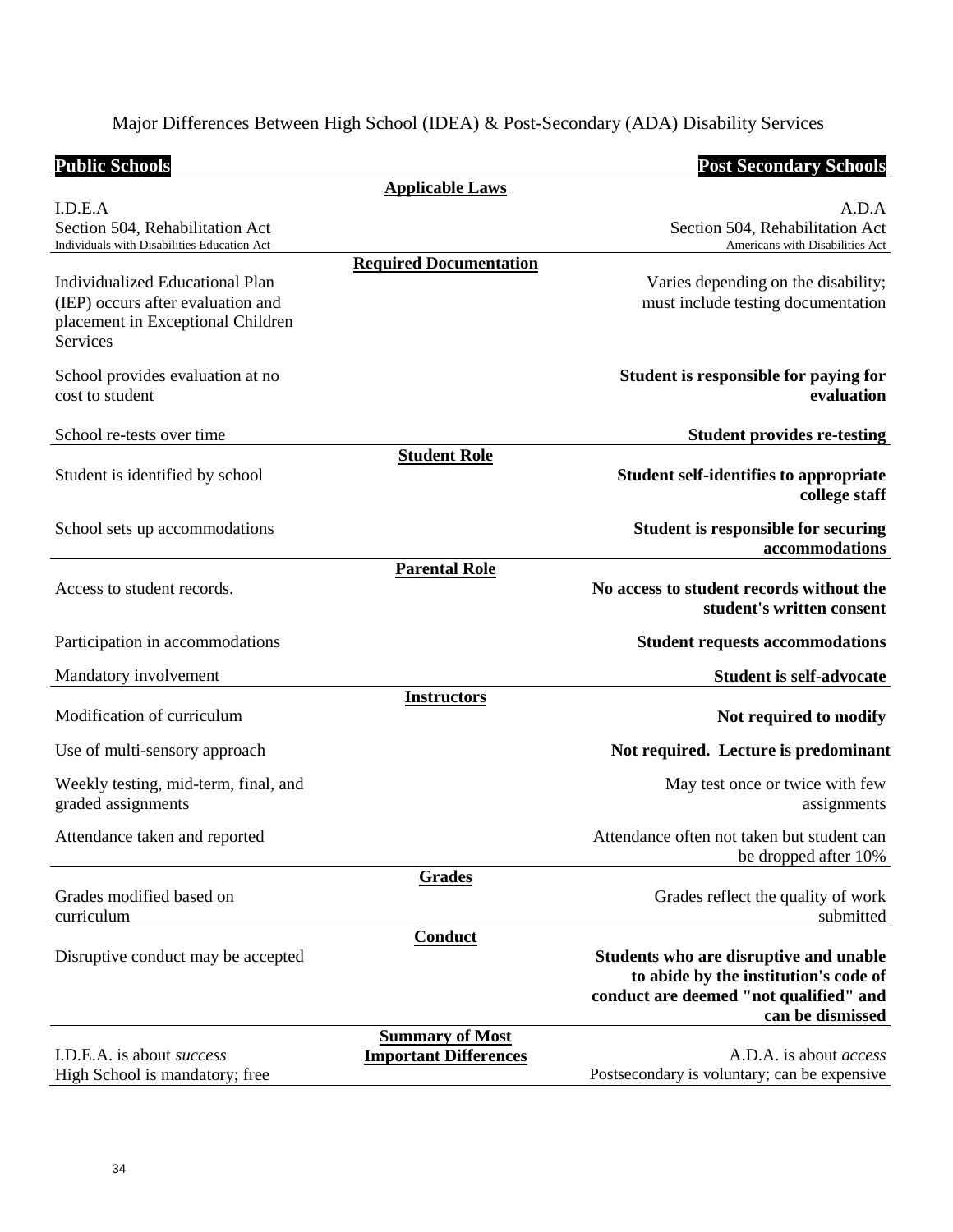| <b>SAMPLE FORM - Student Accessibility Accommodations</b>                                                                                                                                                                                                                                                                                                                                                                                                                                                                                                                                                     |  |  |  |
|---------------------------------------------------------------------------------------------------------------------------------------------------------------------------------------------------------------------------------------------------------------------------------------------------------------------------------------------------------------------------------------------------------------------------------------------------------------------------------------------------------------------------------------------------------------------------------------------------------------|--|--|--|
| STUDENT:                                                                                                                                                                                                                                                                                                                                                                                                                                                                                                                                                                                                      |  |  |  |
| <b>INSTRUCTOR:</b><br>CLASS:                                                                                                                                                                                                                                                                                                                                                                                                                                                                                                                                                                                  |  |  |  |
| PHONE: 336-342-4261 Ext. 2243 SEMESTER:<br><b>COUNSELOR: Deborah Wodhanil</b>                                                                                                                                                                                                                                                                                                                                                                                                                                                                                                                                 |  |  |  |
| <b>Classroom and Other Accommodations:</b><br>Priority registration<br>Preferential seating: accessible, near instructor, front row seating, etc.<br>Closed caption videos $\Box$ Early notification of assignments<br>Screen magnification software<br>Braille Format (Syllabi, handouts, in-class, take-home assignments, etc)<br><b>Assistive Listening Device</b><br>Electronic format (Syllabi, handouts, in-class, take-home assignments, etc)<br>Permission to audiotape lectures (recorder provided by student)<br>Extended time on in-class graded assignments<br>Note Taker<br>Interpreter<br>Other |  |  |  |
| Please complete if student needs to test in a separate area<br><b>Alternative Testing Arrangements:</b>                                                                                                                                                                                                                                                                                                                                                                                                                                                                                                       |  |  |  |
| Quiet setting/low distraction room<br>Testing Location: _Testing Center - ADT_<br>Electronic Spell Checker                                                                                                                                                                                                                                                                                                                                                                                                                                                                                                    |  |  |  |
| Testing Time: The Contract of Testing Time:<br>Reader                                                                                                                                                                                                                                                                                                                                                                                                                                                                                                                                                         |  |  |  |
| Large print (on tests)<br>**Must be agreed upon by instructor & student**                                                                                                                                                                                                                                                                                                                                                                                                                                                                                                                                     |  |  |  |
| Extended time-Typically time and a half<br>Enlarged materials: tests, in-class and take-home assignments, etc.                                                                                                                                                                                                                                                                                                                                                                                                                                                                                                |  |  |  |
| Other Tests and quizzes should be sent along with the Accommodations Test Request form                                                                                                                                                                                                                                                                                                                                                                                                                                                                                                                        |  |  |  |
| (found in Doc-E Fill) at least 24 hours before the student's test date. The student will contact                                                                                                                                                                                                                                                                                                                                                                                                                                                                                                              |  |  |  |
| testing@rockinghamcc.edu or 336-342-4261 ext. 2225 to schedule an appointment for testing.                                                                                                                                                                                                                                                                                                                                                                                                                                                                                                                    |  |  |  |
|                                                                                                                                                                                                                                                                                                                                                                                                                                                                                                                                                                                                               |  |  |  |
| To the student:                                                                                                                                                                                                                                                                                                                                                                                                                                                                                                                                                                                               |  |  |  |
| It is the student's responsibility to contact the Counseling and Career Development Center regarding                                                                                                                                                                                                                                                                                                                                                                                                                                                                                                          |  |  |  |

**his/her disability and to request academic accommodations from the counselor in a timely manner**. The student **must** also provide documentation of his/her need when appropriate. In addition, the student agrees that it is his/her responsibility to access these accommodations.

Student Date

\_\_\_\_\_\_\_\_\_\_\_\_\_\_\_\_\_\_\_\_\_\_\_\_\_\_\_\_\_\_\_\_\_\_\_\_\_\_\_

**To the counselor and instructor:** 

**The above named student has a documented disability on file with the Counseling and Career Development Center**. Under Title II of the Americans with Disabilities Act, the college is required to provide auxiliary services and aides to qualified students to give them equal access. The Counseling and Career Development Center is responsible for providing these accommodations in a timely manner. The identified academic accommodations are in compliance with the Americans with Disabilities Act and Section 504 of the Rehabilitation Act of 1973. They have been approved by the counselor based on the functional limitations of the student.

\_\_\_\_\_\_\_\_\_\_\_\_\_\_\_\_\_\_\_\_\_\_\_\_\_\_\_\_\_\_\_\_\_\_\_\_\_\_\_\_\_\_\_ \_\_\_\_\_\_\_\_\_\_\_\_\_\_\_\_\_\_\_\_\_\_\_\_\_\_\_\_\_\_\_\_\_\_\_\_\_\_\_ Counselor Date Instructor Date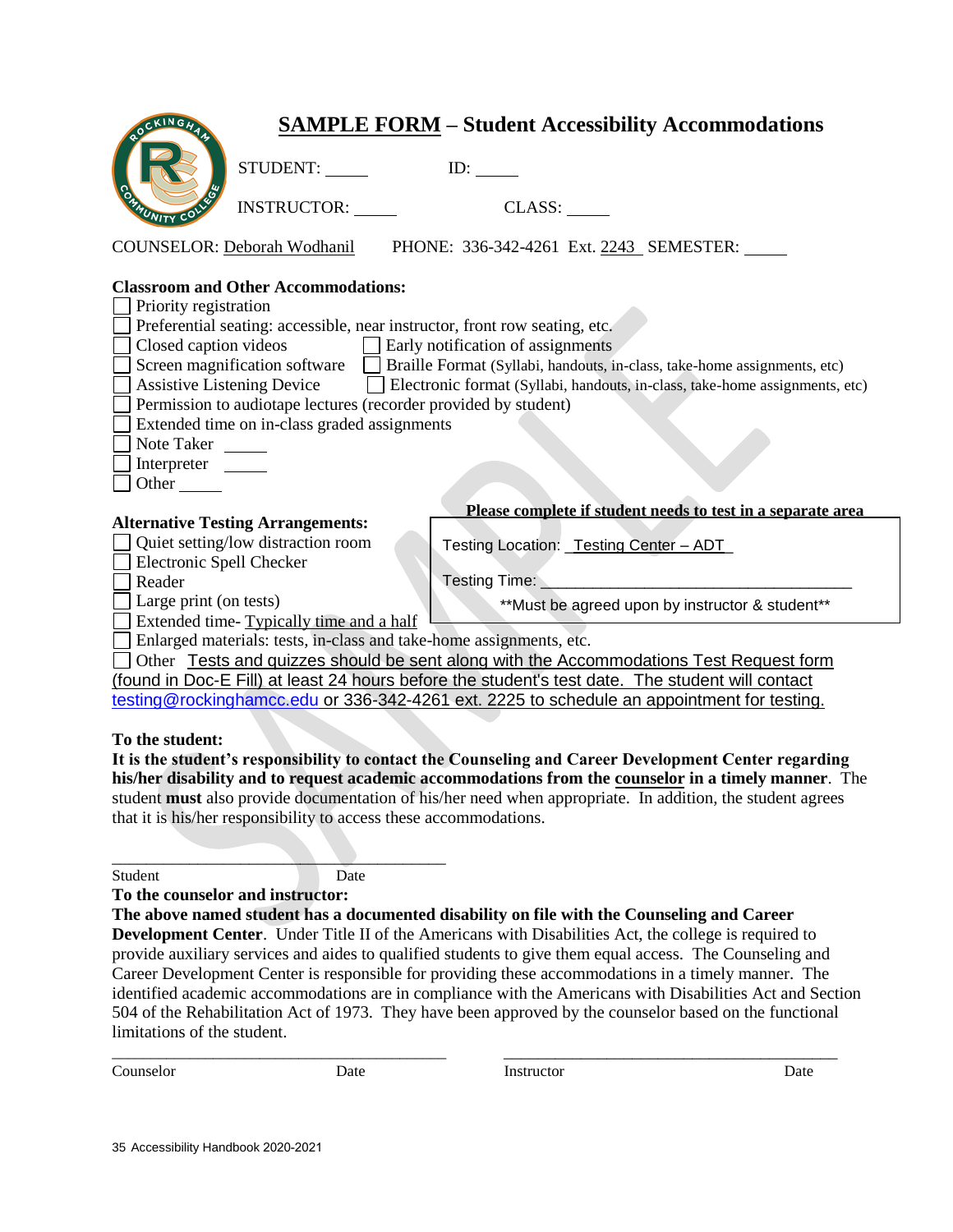

#### *Request for Release of Confidential Information*

#### **Information released by**:

| Agency/School/Person_ |     |
|-----------------------|-----|
| Address               |     |
| Telephone_            | Fax |
| E-mail                |     |
| Position              |     |

#### **Information released to**:

Deborah Wodhanil Accessibility Counselor PO Box 38 Wentworth, NC 27375 Office: 336-342-4261 Ext. 2243 Fax: 336-342-1809 E-mail: dwodhanil@rockinghamcc.edu

#### **Specific Information to be released**: (Please initial the appropriate lines)

| <b>ADHD/ADD Reports</b>             | <b>Psychiatric Evaluation &amp; History</b> |
|-------------------------------------|---------------------------------------------|
| __Admission Assessment/Screening    | Psychoeducational Evaluation                |
| Alcohol or Drug History & Treatment | __Psychological Evaluation                  |
| <b>Current Medications</b>          | Service Plan                                |
| __Functional Capacity Evaluation    | Social/Developmental History                |
| _Hearing/Audiological Evaluation    | Speech/Language Evaluation                  |
| __IEP (highest grade completed)     | Summary of Evaluation & Treatment           |
| <b>Medical Evaluation</b>           | <b>Vision Evaluation &amp; Report</b>       |
| Other                               |                                             |

I give permission for the information listed above regarding (student's name)

\_\_\_\_\_\_\_\_\_\_\_\_\_\_\_\_\_\_\_\_\_\_\_\_\_\_\_\_\_\_ (date of birth)\_\_\_\_\_\_\_\_\_\_\_\_\_\_\_\_\_\_ to be released as indicated. I understand that the released information is protected under the Family Educational Rights & Privacy Act (FERPA) and that the individuals listed above receiving this information will be responsible for its continued confidentiality. This release is valid for one (1) calendar year and can be revoked, in writing, at any time.

| Signed by:    | Date |
|---------------|------|
| Witnessed by: | Date |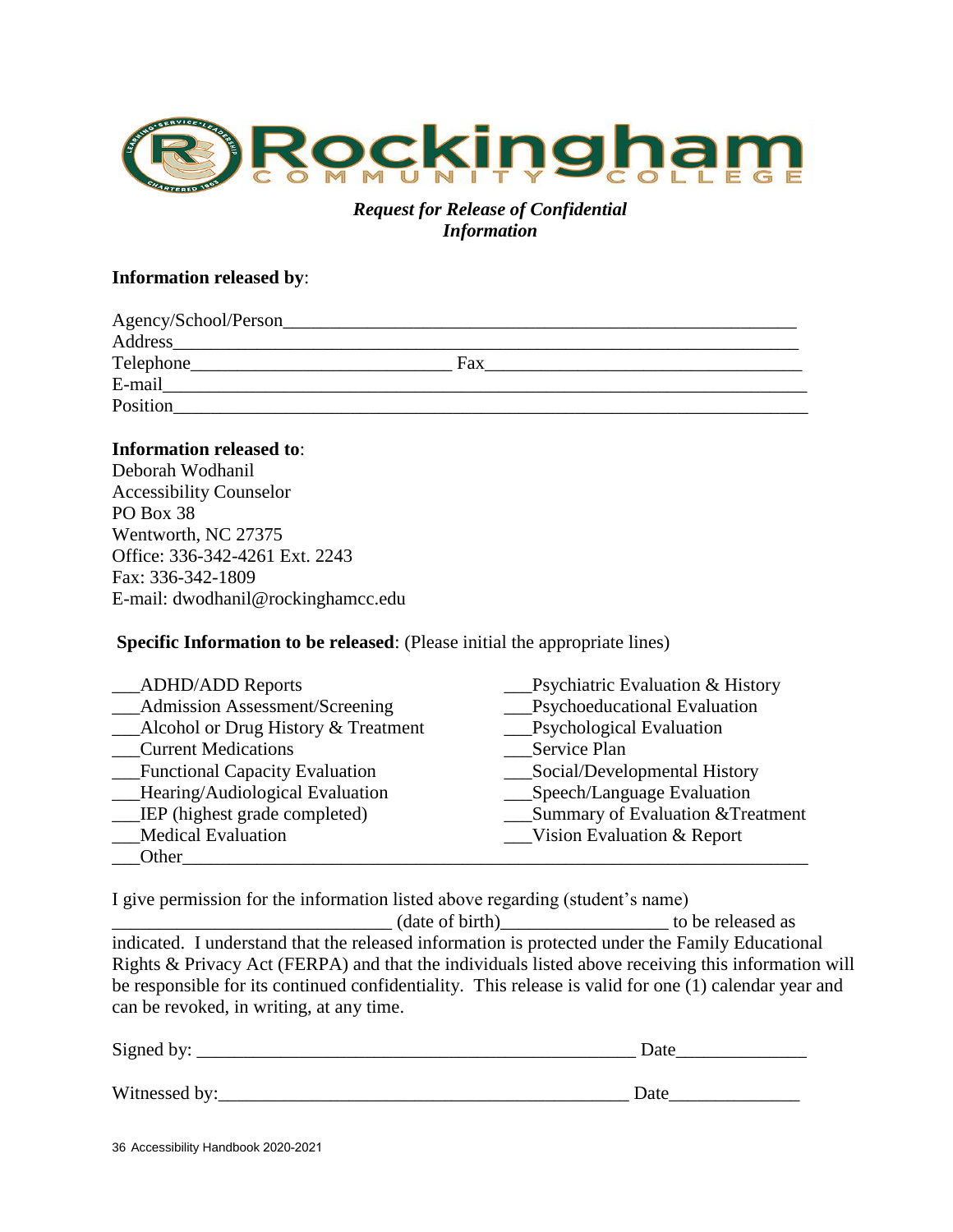

Rockingham Community College 336.342.4261 ext. 2243 PO Box 38 336.342.1809 fax Wentworth, NC 27375-0038 336.634.0132 TTY

# **SAMPLE FORM – CONSENT FOR RELEASE OF CONFIDENTIAL INFORMATION**

| <b>Student's Name:</b>         |      |              | Date of Birth:        |                                       |  |
|--------------------------------|------|--------------|-----------------------|---------------------------------------|--|
|                                | Last | <b>First</b> | <b>Middle Initial</b> | <b>M/D/YY</b>                         |  |
| <b>Social Security Number:</b> |      |              | Student I.D. #:       |                                       |  |
|                                |      |              |                       | Applicable only if currently enrolled |  |

I, the undersigned, authorize representatives from Accessibility Services at Rockingham Community College to release and/or obtain information relevant to the impact of my disability with other professionals (on and off campus). I understand that this information is necessary to establish eligibility and will be used to plan and implement appropriate accommodations that will provide equal access to Rockingham Community College facilities and programs. I request any appropriate person and/or agency or institution to release information consistent with the Federal Family Educational Rights and Privacy Act of 1974 (FERPA), the Health Insurance portability and Accountability Act of 1996 (HIPPA), or other laws, regulations, or policies to this college for use in educational/vocational planning. All information will be kept confidential and maintained as a part of my records with the Accessibility Services office at Rockingham Community College. Selected information may be released for mandated State and/or Federal reports. I authorize the release of information, which may include one or more of the following records:

- Verification of disability
- Psychological testing and evaluation results
- Learning disability assessment
- Audiology and speech/language pathology reports
- Vocational rehabilitation plan
- Prescribed medications and dosage
- Educational records including progress made
- Other:

I further give permission for the RCC Accessibility Counselor to discuss my educational situation with other professionals who have a legitimate educational need to know.

#### **This authorization shall remain in effect during my enrollment at Rockingham Community College or until revoked in writing.**

| <b>Student's Signature:</b>            | Date: |
|----------------------------------------|-------|
| <b>Parent or Guardian's Signature:</b> | Date: |

Required for student under 18 years of age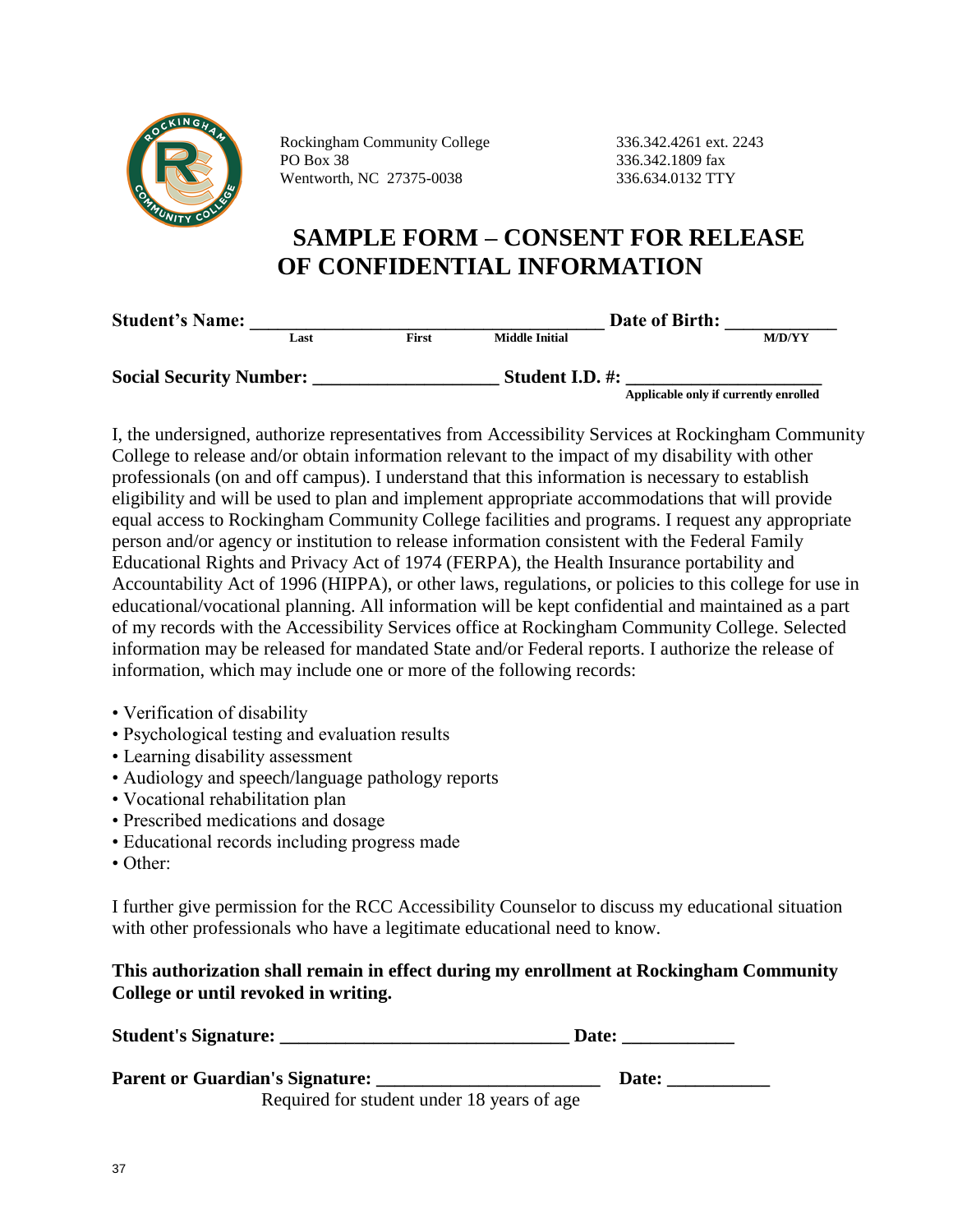# **Request for Excused Absences and/or Tardies Related to Disability**

*Accessibility Services does not issue official written excuses for absences. However, we can provide verification of a disability based on appropriate documentation which may address the legitimacy of an absence or tardy, but this is not an excuse. Instructors can work with the student as the instructor deems appropriate.*

Students should sign and keep a copy of this statement for reference if an instructor **chooses** to excuse disability-related absence or tardy. Students who are absent frequently or for long periods may not be eligible to receive excused absences (if the instructor allows them). Instructors have the right to make decisions regarding excused disability-related absences on a case-by-case basis. Receiving one disability-related absence **does not** guarantee future disability-related absences will be excused.

Any student who wishes to be considered for an excused disability-related absence/tardy should do the following:

- 1. Inform your instructor immediately that you are absent or tardy due to disability-related issues. The Accessibility Counselor recommends you e-mail your professor and save the message you sent for records. If you do not have access to e-mail, you should contact your professor via telephone. It is imperative that your professor is aware of your absence or tardy as soon as possible.
- 2. If you visit a physician or other type of care-giver, please obtain a signed excuse from that person to give to your professor and the Accessibility Counselor.

If your instructor grants you an excused disability-related absence or tardy, please remember:

- You are responsible for any work or exams you miss due to an absence or tardy.
- Make arrangements to complete missed assignments and/or exams with your instructor as soon as possible.

If you have any questions, contact the Accessibility Counselor at (336) 342-4261 ext. 2243.

\_\_\_\_\_\_\_\_\_\_\_\_\_\_\_\_\_\_\_\_\_\_\_\_\_\_\_\_\_\_\_\_\_ \_\_\_\_\_\_\_\_\_\_\_\_\_\_\_\_\_\_\_\_\_\_\_\_\_\_\_\_\_\_\_\_

Student Name Date

**Whitcomb Student Center- Advising & Counseling Accessibility Counselor PO Box 38 Wentworth, NC 27375-0038 (336) 342-4261, ext. 2243 (336) 634-0132 (TTY) (336) 342-1809 (Fax)**